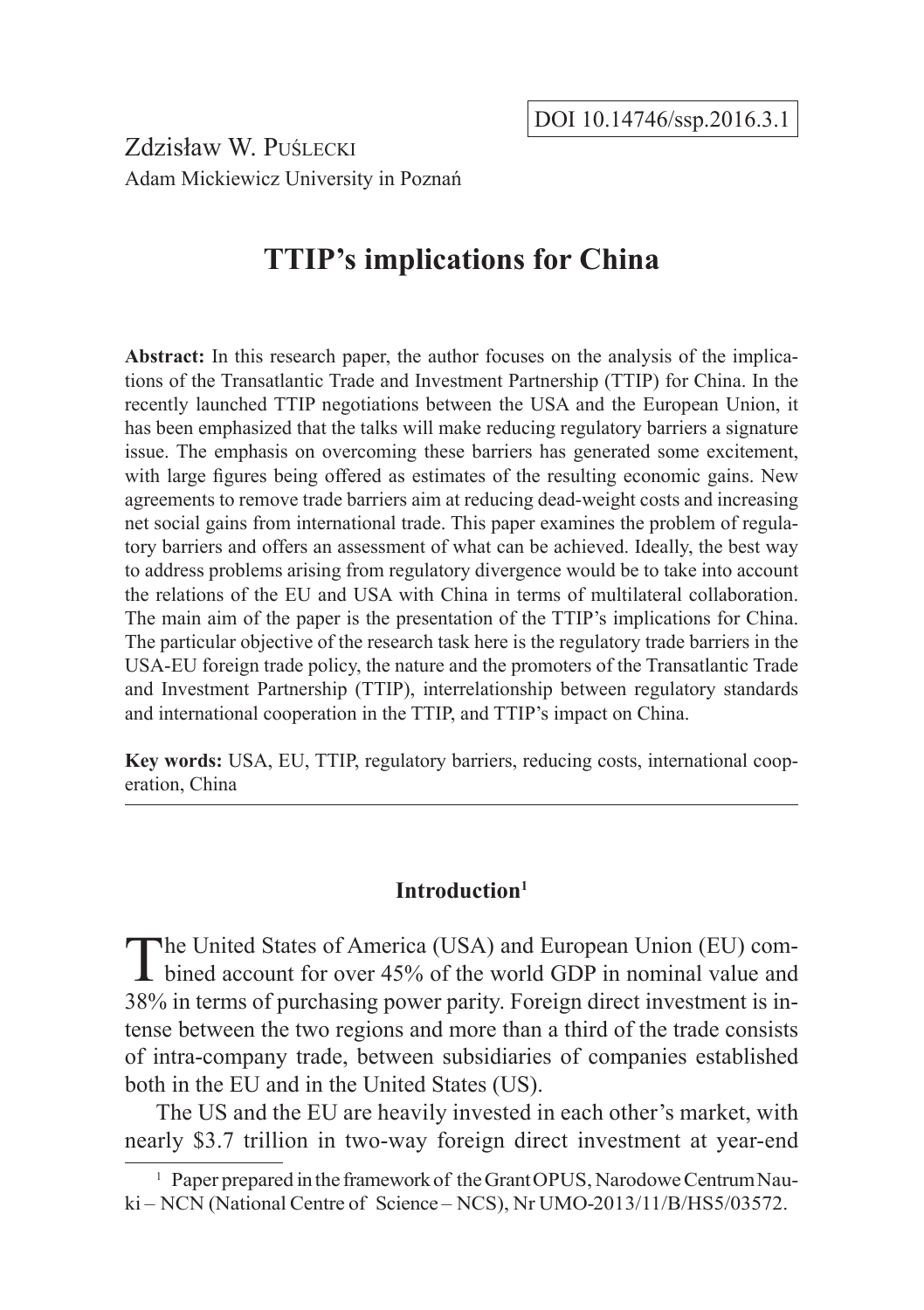2011. Meanwhile, US-EU trade in goods and services totals about \$1 trillion annually. However, trade growth has been sluggish in recent years because of the effects of the financial crisis of 2008–09 and competing subsidy and regulatory policies that impede commercial activity. A new trade accord would remove impediments to bilateral trade and investment. While it would not be a magic potion for prosperity, such reforms would improve the climate for investment and job creation and provide a modest boost to economic growth, since removing even relatively low barriers across a large volume of bilateral trade can have a significant impact.

New agreements to remove trade barriers aim at reducing deadweight costs and at increasing net social gains from international trade. The World Trade Organization (WTO) was established with the mandate to lower trade barriers among its 159 member countries through rounds of trade negotiations. The WTO's principle of "Most-favoured nation" states that preferred treatment of one country must be extended to all other members of the WTO. However exceptions to this principle are frequent due to the complexity of multilateral negotiation. There are hundreds of regional free trade agreement, sometimes called preferential trade agreements as a reminder that third countries are excluded from the free trade gains.

The project of trade agreement between the US and the EU, at first also known as the Transatlantic Free Trade Area and after the Transatlantic Trade and Investment Partnership began with the 1995 Madrid Agreement on a Transatlantic Agenda, followed by various resolutions and negotiations by and between the US and the EU. In a recent report, the EU-US "high level working group on jobs and growth" (HLWG, 2013) analyses a range of options far beyond simple tariff removal, including: elimination of non-tariff barriers to trade in goods, services and investment, enhanced compatibility of regulations and standards and improved cooperation to achieve shared economic goals.

On July 8, 2013, the United States and the European Union launched negotiations on a Transatlantic Trade and Investment Partnership (TTIP). The negotiators aim to deepen what is already the world's largest commercial relationship, thereby "promoting greater growth and supporting more jobs," and to look beyond this particular accord "to contribute to the development of global rules that can strengthen the multilateral trading system." Beyond the important news that the world's two largest economies would be negotiating to liberalize trade, there was also a significant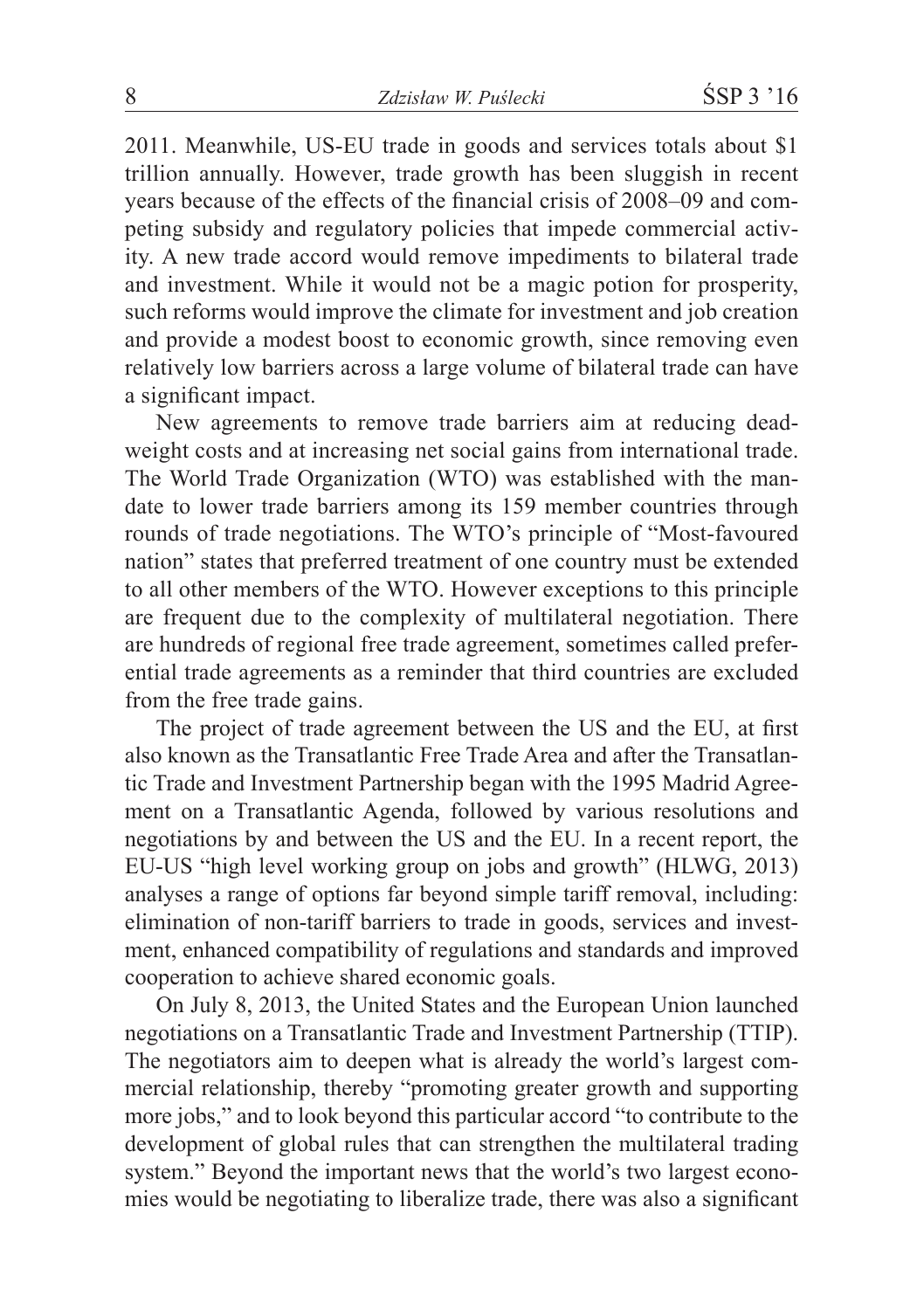development in terms of the substance of the proposed talks. While past trade negotiations have dealt with domestic regulation as a trade barriers in only narrow and limited ways, these talks would make reducing regulatory barriers a signature issue.

Traditional trade barriers, such as tariffs, are relatively low between the two economies, and regulatory barriers are an area that offers great potential economic gain. One widely cited 2009 study suggests some substantial benefits from addressing 'non-tariff measures', including regulatory divergence issues, within the context of US-EU trade. After noting that the 'total elimination' of such barriers would amount to a 2.5–3.0% increase in GDP, the study then tried to identify those barriers that are 'actionable', that is, ones that could realistically be eliminated. Doing so, the report said, would boost EU GDP by 0.7% per year, leading to an annual potential gain of \$158 billion in 2008 dollars; and it would boost US GDP by 0.3%, or \$53 billion per year.

Different regulations across countries in the same policy area raise costs for businesses and consumers, often without justification. Addressing these differences provides clear gains for efficiency, and benefits for all. Some of the more challenging regulatory issues, where there are strong policy disagreements between the USA and EU, may need to be taken off the table. Furthermore, it is unlikely there will be success with broader regulatory reform efforts. Domestic efforts to achieve such reforms have had some success, but a global regime for regulating domestic regulation would be difficult to achieve and might not be desirable. Negotiators should go after the low-hanging fruit, and be responsive to the needs of industry and consumers by focusing their attention on issue areas where they can have the greatest impact (Lester, Barbee, 2013).

Currently, issues related to regulatory trade barriers are addressed in a number of fora, including the World Trade Organization (WTO) and the ongoing Trans-Pacific Partnership (TPP) negotiations. Nonetheless, because of the emphasis being placed on this issue in the TTIP, this may be the best forum to push the issue forward. If done right, the TTIP could serve as a starting point for broader engagement on reducing the costly burden of regulatory divergence on international trade (Lester, Barbee, 2013). It must be underline that, the ideal route for the reduction of regulatory divergence would be through a multilateral effort involving various actors from both government agencies and the private sector.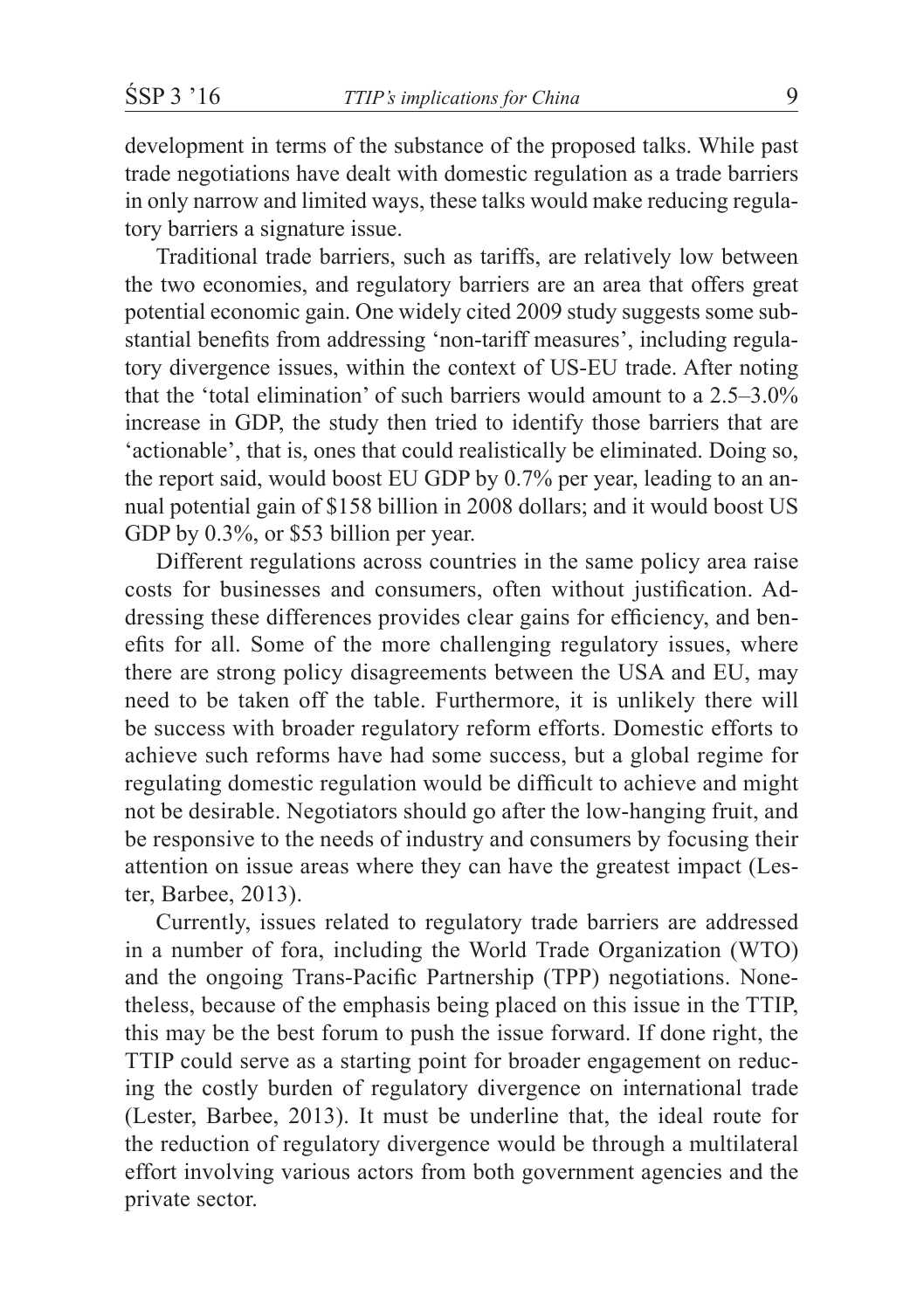### **Materials and Methods**

Methodologically inclusive account breaks the TTIP's implications for China. The article sets out in general terms the importance of regulatory trade barriers, focusing on US-EU trade. It attempts to make the issues more concrete, by discussing a number of real world examples of such barriers. It then talks about how international regulatory cooperation can address these issues in the abstract, before considering previous efforts undertaken in trade agreements. The article offers examples of successful regulatory cooperation efforts in the hope that it will shed light on possible approaches to addressing regulatory divergences. The article suggests that such an approach may be best for the TTIP, and could eventually be multilateralized. The negotiations on a Transatlantic Trade and Investment Partnership (TTIP) are observe by various countries also by China P.R. The general theoretical approach will be of broad interest to economists interested in international questions especially transatlantic cooperation regarding China as well as to political scientists. The main method applied in this research was a method of scientific study. It was used the instutional method, the comparative method, the documentation method and statistical methods. Additionally, it used also, the methods of deductive and inductive forecasting.

#### **Discussion**

#### **1. The regulatory trade barriers in USA-EU foreign trade policy**

The idea of transatlantic regulatory cooperation has been around for many years. Previous attempts, on the whole, have been relatively ad hoc and piecemeal, focused more on fostering dialogue than actually solving regulatory discrepancies. The Trans-Atlantic Business Dialogue, established in 1995, brought together business interests on both sides of the Atlantic, in the hopes of developing strong public-private partnerships to allow products certified in one place to be accepted by the other. It was founded to deal with a major problem identified by its members, that is, competitiveness is hampered on both sides by excessive regulation and by differences between the EU and USA regulatory systems (Egan, 2003). The organization, now the Trans-Atlantic Business Council, had some early success with mutual recognition agreements in areas such as telecommunications equipment, some medical devices, and other limited product areas (Lester,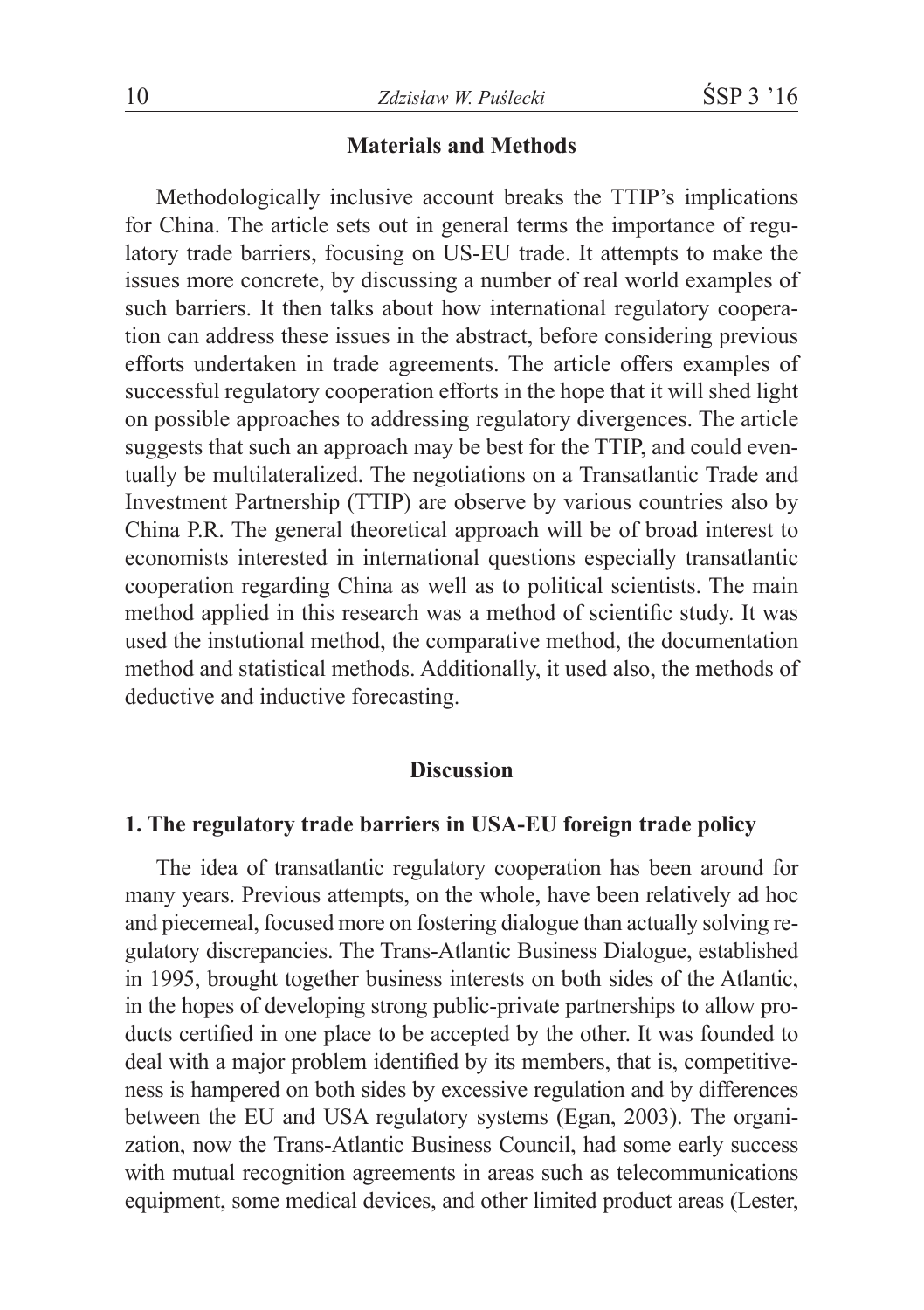Barbee, 2013). However, the efforts seem to have lost momentum in recent years. Other efforts, such as the USA-EU High Level Regulatory Cooperation Forum, have also produced limited results of a substantive nature, though it has encouraged an ongoing dialogue of the issues.

At this stage, though, little information is available on what specific issues will be addressed or how liberalization in this area will be accomplished in the context of the TTIP. A brief explanation is included in the report of the US-EU High Level Working Group (HLWG), which was established in November 2011 by the US and EU political leaders to identify options for strengthening the US-EU trade and investment relationship – that provides a framework for the talks (*Final Report*, 2013). In addition to the agenda propsed by the HLWG, the negotiators have committed themselves to find new rules on issue of global concern such as protection of intellectual property and treatment of products and services provides by state-owned enterprises (Ries, 2014).

First, the report suggests expanding on the existing technical barriers to trade (TBT) (*Agreement on Technical*, 1994) and sanitary and phytosanitary measures (SPS) (*Agreement on the Application*, 1994) rules of the WTO, by creating 'TBT-plus' and 'SPS-plus' chapters (*Final Report*, 2013). Part of this would involve substantive obligations, and part would involve new procedures. Through the substantive obligations, the parties would be bringing issues of regulatory protectionism into the TTIP. Regulatory protectionism is an important concern (Watson, James, 2013), and putting constraints on protectionist domestic regulations is one of the core goals of international trade rules. It is not clear how existing WTO rules – either the TBT or SPS agreements, or even more general rules such as the GATT or the GATS – are insufficient in this area. These rules draw a delicate balance between imposing international disciplines on trade measures and respecting national autonomy (Lester, Barbee, 2013).

It must be emphasized that during the period 15 October 2012 to 15 May 2013 WTO Members submitted 858 regular Technical Barriers to Trade (TBT) notifications; 80% of these notifications were submitted by developing country Members (including CIS (Commonwealth of Independent States) Members, with 34 notifications, and LDC Members, with 40 notifications). The largest number of notifications received during the reviewed period came from the Kingdom of Saudi Arabia (118 notifications). Other significant notifying Members were the United States (66), Israel (54), Kenya (46), China (43), and the European Union (40) (WT/ TPR/OV/W/7, 2013).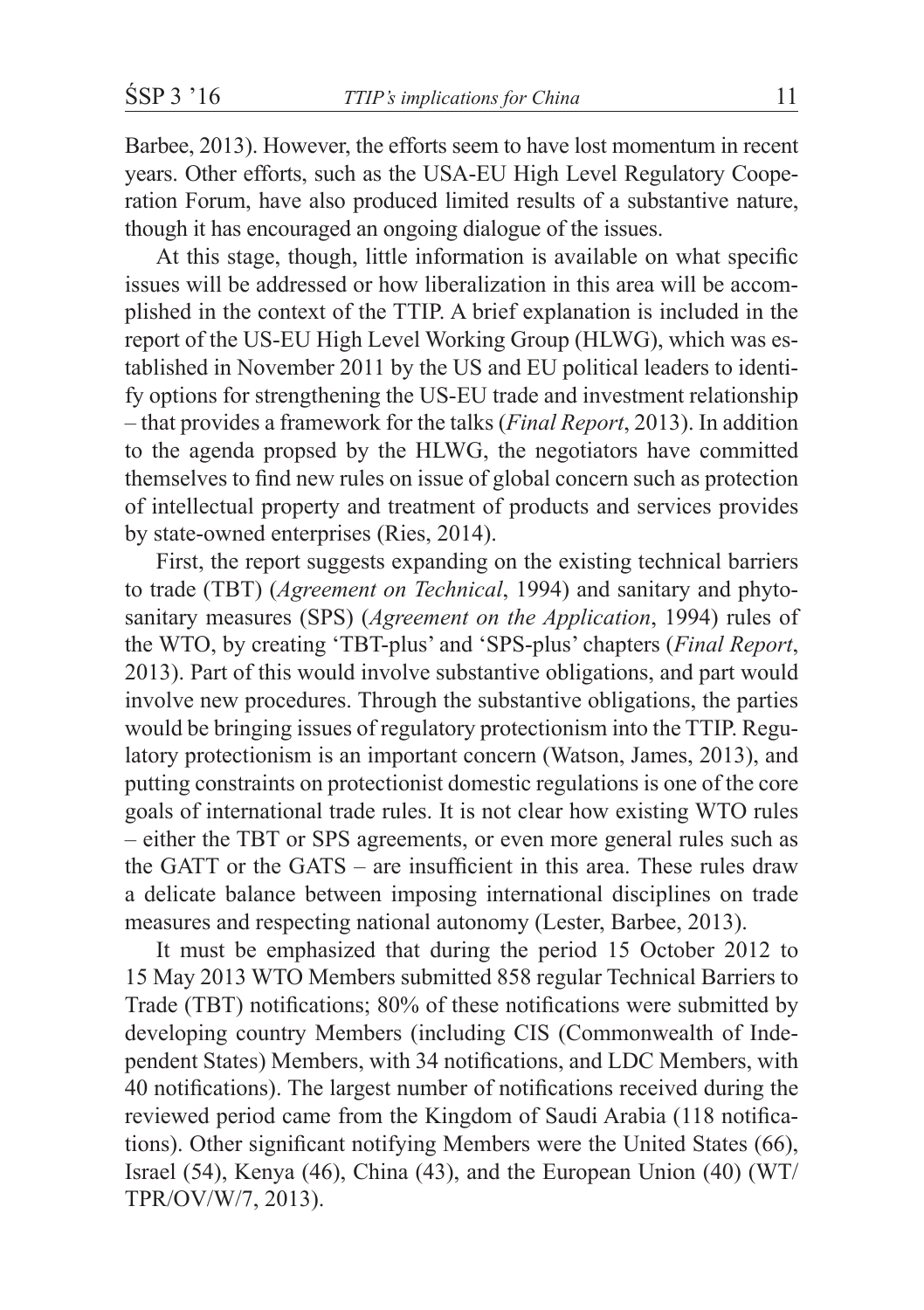With respect to the stated objectives indicated in the regular notifications submitted, the overwhelming majority (more than 80%) related either to the protection of human health or safely (564) or to the protection of the environment (134). Other relevant stated objectives included: consumer information and labelling (52) and prevention of deceptive practices and consumer protection (36) (WT/TPR/OV/W/7, 2013).

Specific trade concerns (STCs) with respect to TBT measures taken by Members can be raised at any of the three regular meetings of the TBT Committee each year; 21 new STCs were raised during the two Committee meetings that fell during the reviewed period (the November 2012 and March 2013 meetings) (Chart 1).



**Chart 1. Issues raised in new TBT specific concerns\***

\* From 15 October 2012 to 15 May 2013 (covering November 2012 and March 2013 TBT meetings).

**Source:** WTO Secretariat, WT/TPR/OV/W/7 (2013), *Trade Policy Review Body*, Report to the TPRB from the Director-General on Trade-Related Development (Mid-October 2012 to mid-May 2013),**m**5 July 2013 (13-3559), Page: 1/72.

It is important underline that since 1995, and up to 15 May 2013, Members have raised 376 STCs in the TBT Committee. The number of STCs raised and discussed in the Committee has grown over the last five years (Chart 2). Although in 2012 Members raised fewer new STCs as compared to 2011, the total number of STCs discussed in the TBT Committee continue to mark an upward trend (WT/TPR/OV/W/7, 2013).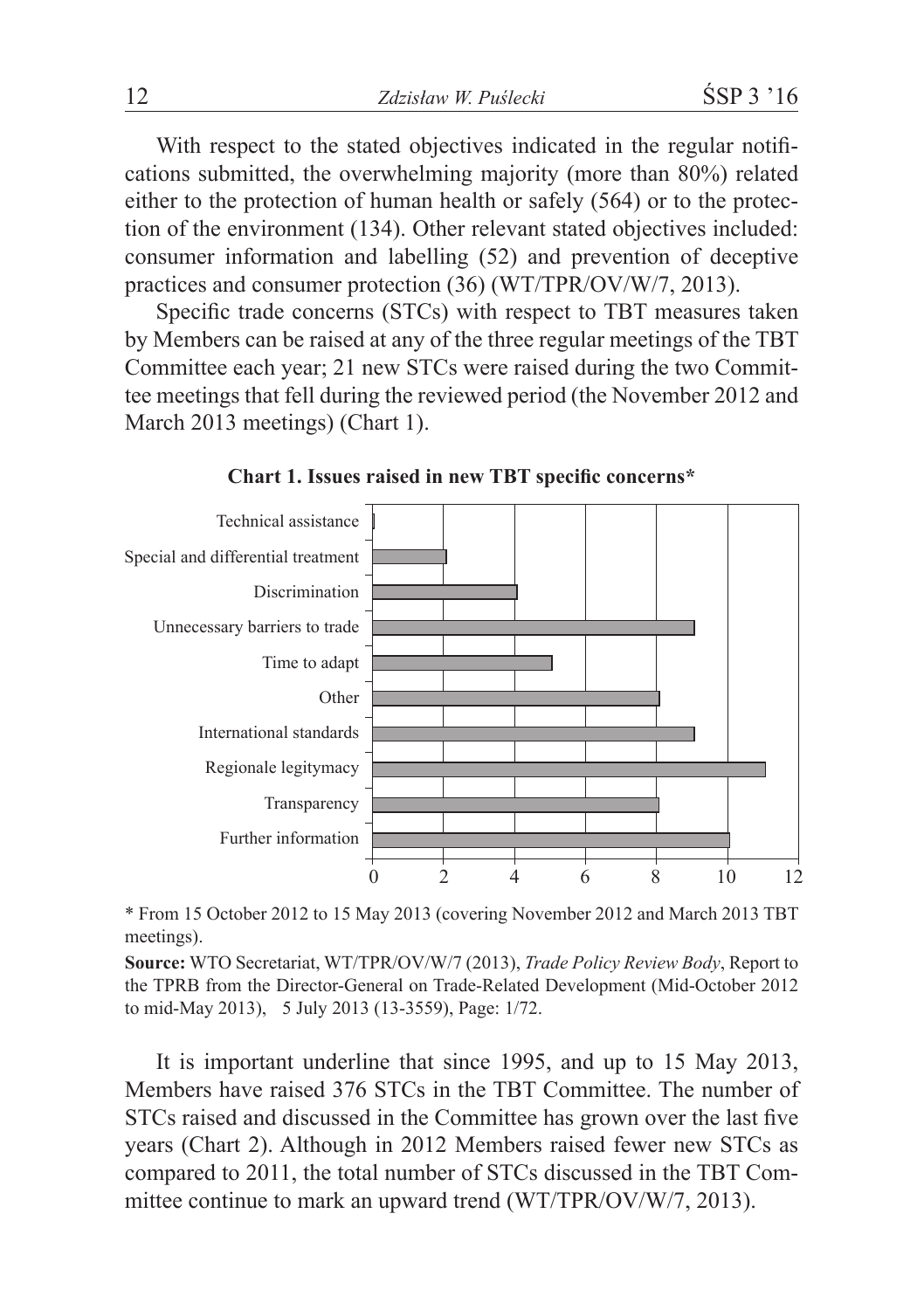

**Chart 2. Number of TBT specific trade concerns raised per year**

\* Data tor 2013 indudes only those STCs raised at the TBT Committee meeting of the year (held in March 2013).

**Source:** WTO Secretariat, WT/TPR/OV/W/7 (2013), *Trade Policy Review Body*, Report to the TPRB from the Director-General on Trade-Related Development (Mid-October 2012 to mid-May 2013), 5 July 2013 (13-3559), Page: 1/72.

In the period from October 2012 through March 2013, 613 sanitary and phytosanitary measures (SPS) notifications (regular and emergency) were submitted to the WTO. Notifications from developing-country Members accounted for 66% of the total number. In the previous six-month period, the total number of notifications was higher and the proportion of measures notified by developing-country Members lower: from April through September 2012, a total of 696 notifications (regular and emergency) were submitted, of which 54% were by developingcountry Members.

The number of notifications of emergency measures also dropped compared with the previous period (Chart 3). The share of emergency notifications submitted by developing-country Members was broadly similar to that of the previous period. From October 2012 through March 2013, 79% of the 39 notifications of emergency measures were submitted by developing-country Members. For the previous period (April–September 2012), 81% of the 58 emergency notifications were submitted by developing-country Members. This high proportion of emergency measures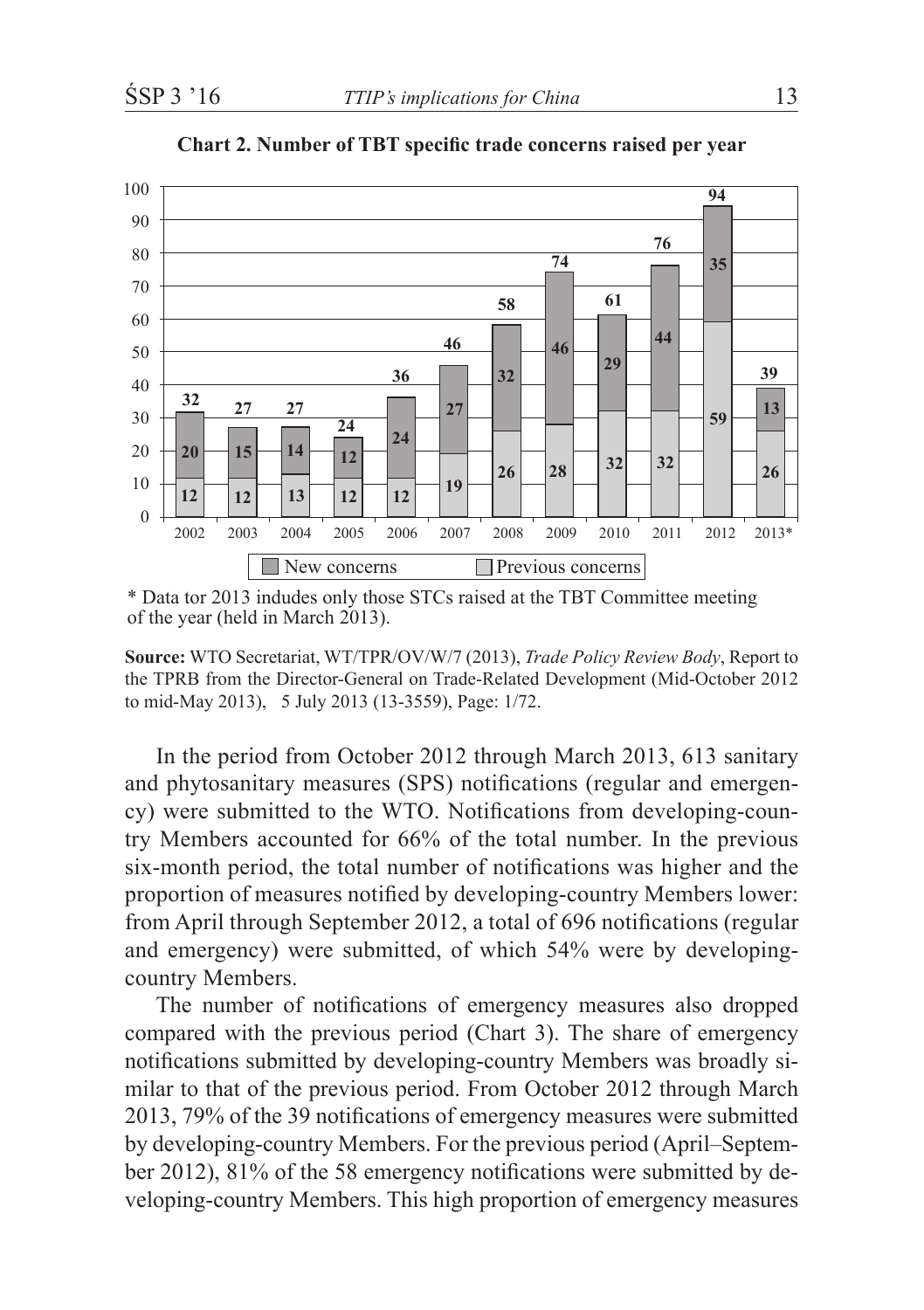notified by developing-country Members might stem from the fact that they do not have extensive SPS regulatory systems as developed-country Members do, and consequently, when facing emergency challenges, they are more likely to have to introduce new regulations or change existing ones (WT/TPR/OV/W/7, 2013).



**Chart 3. Number of SPS notification**

**Source:** WTO Secretariat, WT/TPR/OV/W/7 (2013), *Trade Policy Review Body*, Report to the TPRB from the Director-General on Trade-Related Development (Mid-October 2012 to mid-May 2013),**m**5 July 2013 (13-3559), Page: 1/72.

It is important underline that many Members are following the recommendation to notify SPS measures even when these are based on a relevant international standard, as this substantially increases transparency regarding SPS measures. Of the 409 regular notifications (excluding addenda) submitted from October 2012 to March 2013, 215 (53% of the total) indicated that an international standard, guideline or recommendation was applicable to the notified measure (Chart 4). Of these, 80% indicated that the proposed measure was in conformity with the existing international standard.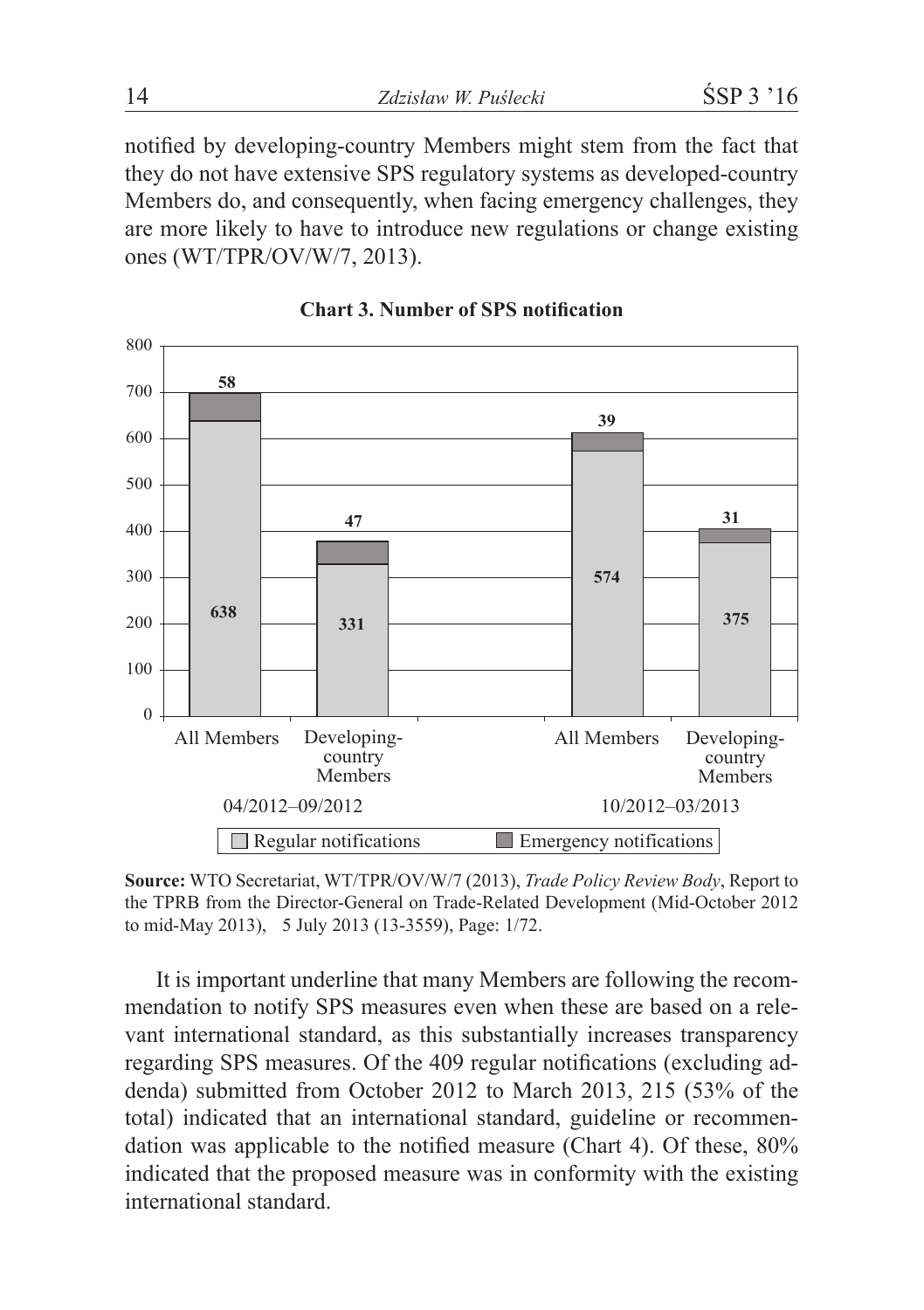

**Chart 4. Regular SPS notification and international standards**

**Source:** WTO Secretariat, WT/TPR/OV/W/7 (2013), *Trade Policy Review Body*, Report to the TPRB from the Director-General on Trade-Related Development (Mid-October 2012 to mid-May 2013),**m**5 July 2013 (13-3559), Page: 1/72.

International standards often provide useful guidance regarding measures to address disease outbreaks and other emergency situations. Indeed, 83% of the 30 emergency notifications (excluding addenda) submitted from October 2012 to March 2013 indicated that an international standard, guideline or recommendation was applicable to the notified measure (Chart 4). Of these, 96% indicated that the measure was in conformity with the existing international standard. Of the 574 regular notifications submitted from October 2012 to March 2013, the majority were related to food safety and the protection of humans from animal diseases or plant pests (WT/TPR/OV/W/7, 2013). The objective of an SPS measure falls under one or more of the following categories: (1) food safety, (2) animal health, (3) plant protection, (4) protect humans from animal/plant pest or disease, and (5) protect territory from other damages from pests. Members are required to identify the purpose of the measure in their notifications. It is not uncommon for more than one objective to be identified for a measure. The remaining notifications related to plant protection, animal health and to the protection of the Member's territory from other damage from pests. Several of the regular notifications identified more than one objective per measure.

It must be emphasized that of the 39 emergency measures notified in the same period, the majority related to animal health, followed by measures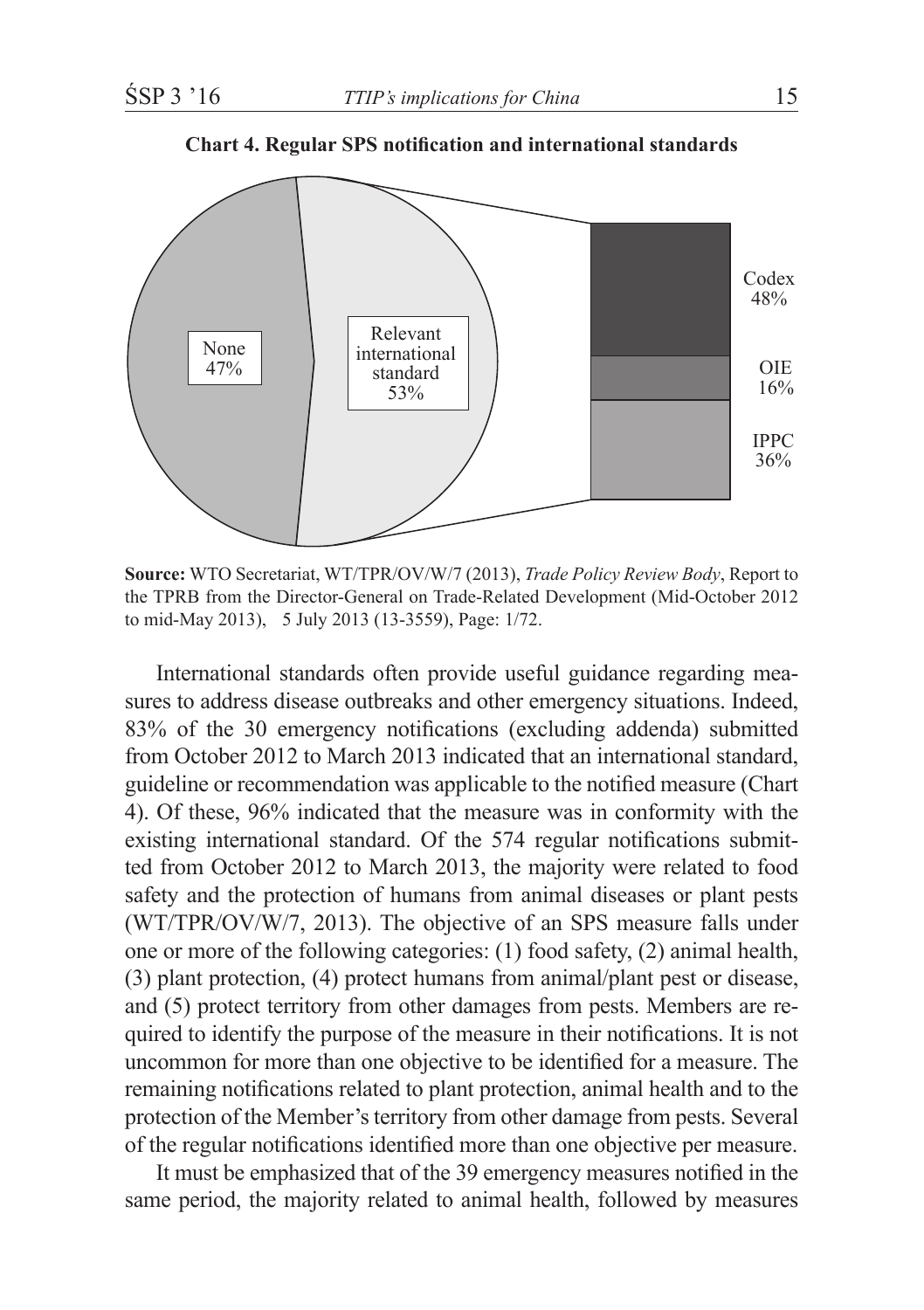related to plant protection, the protection of humans from animal diseases or plant pests, food safety, and protection of the Member's territory from other damage from pests. Similarly, the majority of emergency notifications during this period identified more than one objective per measure (Chart 5).



**Chart 5. Emergency SPS notification and international standards**

**Source:** WTO Secretariat, WT/TPR/OV/W/7 (2013), *Trade Policy Review Body*, Report to the TPRB from the Director-General on Trade-Related Development (Mid-October 2012 to mid-May 2013),**m**5 July 2013 (13-3559), Page: 1/72.

While there is no formal provision for "counter notification", concerns regarding the failure to notify an SPS measure, or regarding a notified measure, can be raised as a specific trade concern (STCs) at any of the three regular meetings of the SPS Committee each year. In the two Committee meetings of October 2012 and March 2013, 14 new trade concerns were raised. Four of these STCs related to food safety, six to animal health, three to plant health, and one to other concerns.

The goal of trade agreements should be to put limits on protectionist policies, without impeding governments from fulfilling their responsibilities. There is an extensive jurisprudence at the WTO that applies and elaborates the rules with this balance in mind. Upsetting the current balance could be problematic. Sensitive issues such as the EU's treatment of genetically modified foods and hormone treated meat are difficult and have not been fully resolved at the WTO (Proposed Agenda, WT/DSB/W/513, 23 September, 2013), and suggestions that new TTIP rules will help should be looked at with some skepticism.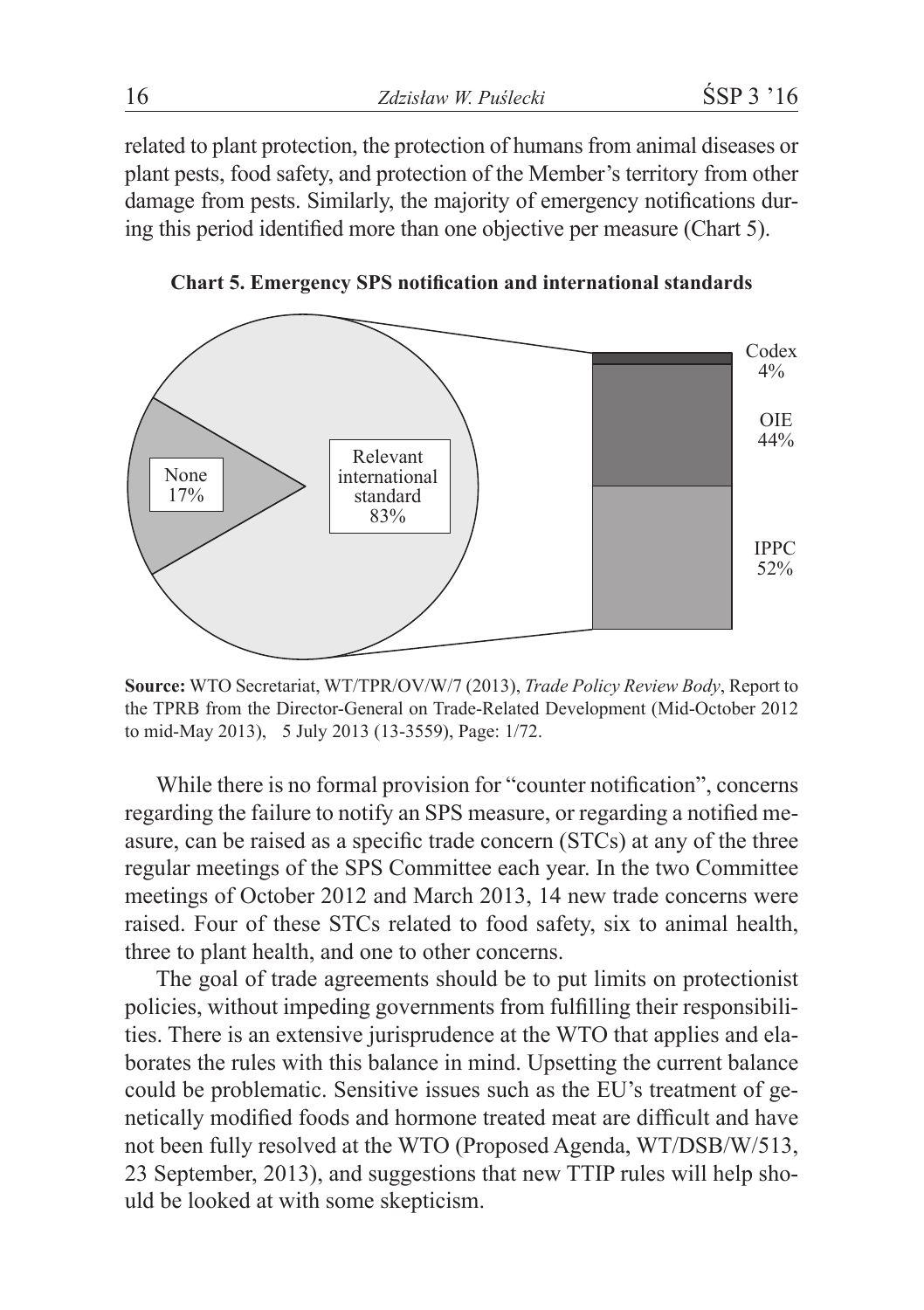In the negotiations for a TPP, there has been an effort to expand the US regulatory model to other trading partners. Whether regulatory effectiveness can be achieved anywhere is unclear; even domestic reforms along these lines are quite difficult. But trying to reconcile differences between two mature regulatory models like the USA and EU will be a particular challenge. Both sides have spent decades developing their regulatory processes, and convergence will not be easy.

Finally, the report talks about regulatory differences (*Final Report*, 2013). Regulatory differences (or 'divergence') exist when government agencies in different countries have varying regulatory requirements or processes in the same policy area. Such differences result in higher costs for businesses in a number of ways. First, companies have to comply with multiple certification and testing requirements or approval processes in order to get a product approved for sale, which takes time and money. And second, the different regulations may result in the costly need for additional production processes in order for the product to meet the different standards of each market (Lester, Barbee, 2013).

It must be emphasize that regulatory divergence across countries can arise for a number of reasons. For one thing, policy objectives may vary. If countries are trying to achieve different goals, their regulations are unlikely to correspond. But even where policy objectives are similar, regulating through an isolated process, in which national agencies make decisions without thinking about what their foreign counterparts are doing, can lead to differences in regulation (Lester, Barbee, 2013).

The impact will vary depending on the nature of the divergence. It may be that, due to different regulatory requirements, two markets end up somewhat isolated, with products made in each essentially restricted to the domestic market. Alternatively, one market might have regulations that are more flexible, and thus products are excluded only from the market with stricter regulations (Lester, Barbee, 2013). It mut be important underline that there is a separate approval process in each market, which means that while products can be sold in both markets, there is an added cost from going through multiple regulatory reviews.

### **2. The nature and the promoters of the Transatlantic Trade and Investment Partnership (TTIP)**

Examining the nature of the US-EU trading relationship, it is not hard to see why regulatory issues are of such high importance. A large portion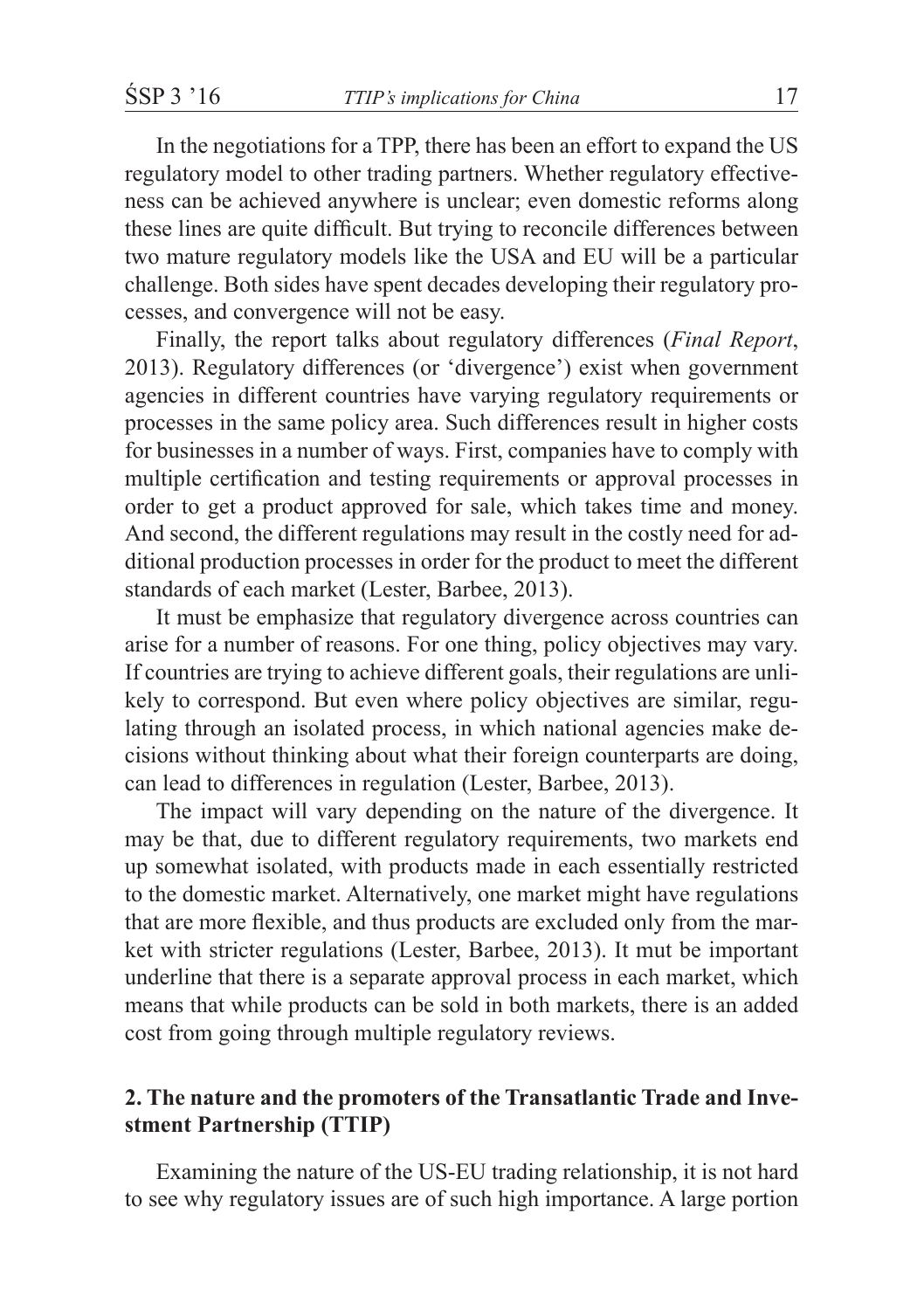of USA trade with the EU is intra-industry and intra-firm, which means the TTIP is likely to bring about changes within existing value chains rather than relocation of whole industries (*The Transatlantic*, 2013). The major barriers to trade and investment, then, go beyond tariffs, and also include bureaucratic red-tape caused by incompatible rules and regulations that impede and slow down the free movement of goods and services (Lester, Barbee, 2013).

It is very important to understand the nature of the projected gains. The magnitude and the range of the total impact of the TTIP on GDP were taken from Felbermayr et al. (2013a) who give estimates for the United States, the 27 countries of the European Union, and 98 countries of the rest of the world. With their macro general equilibrium model, Felbermayr et al. (2013a) consider two scenarios. A "low impact" scenario calculates only the direct effect of reducing trade costs by eliminating existing tariffs in all sectors. The "high impact" scenario adds the removal of non-tariff barriers and projects the impact of the increase in trade activity on investments and economic growth (Buongiorno et al., 2014).

The promoters of the Transatlantic Trade and Investment Partnership (TTIP) have tried to sell the agreement to the public on both sides of the Atlantic as a way to boost growth and create jobs. At a time when both the US and European economies are still suffering from the effects of the recession, anything that boosts growth sounds appealing. However, a closer look at the projections indicates that the promised growth is not likely to amount to much. Furthermore, there will likely be negative aspects to any deal that could far outweigh any gains.

For the purpose of the present study Felbermayr et al. (2013a) projections of the cumulative change in GDP with the low or high scenario were converted into annual growth rates over a decade, the time needed for almost full impact (Felbermayr et al., 2013b). It was further assumed that the effect of the TTIP on GDP would begin in 2015 and end in 2025, but the simulations continued until 2030 to absorb any residual dynamic effect on the forest sector (Buongiorno et al., 2014).

The Centre for Economic Policy Research in the United Kingdom uses also a standard economic model to project the fully realized impact of the TTIP in 2027. In what it considers the most likely scenario for a final deal, its model projects that the TTIP would increase the GDPs of the EU and the US by 0.5 and 0.4 percentage points respectively. While more growth is generally better than less growth, the projected gains for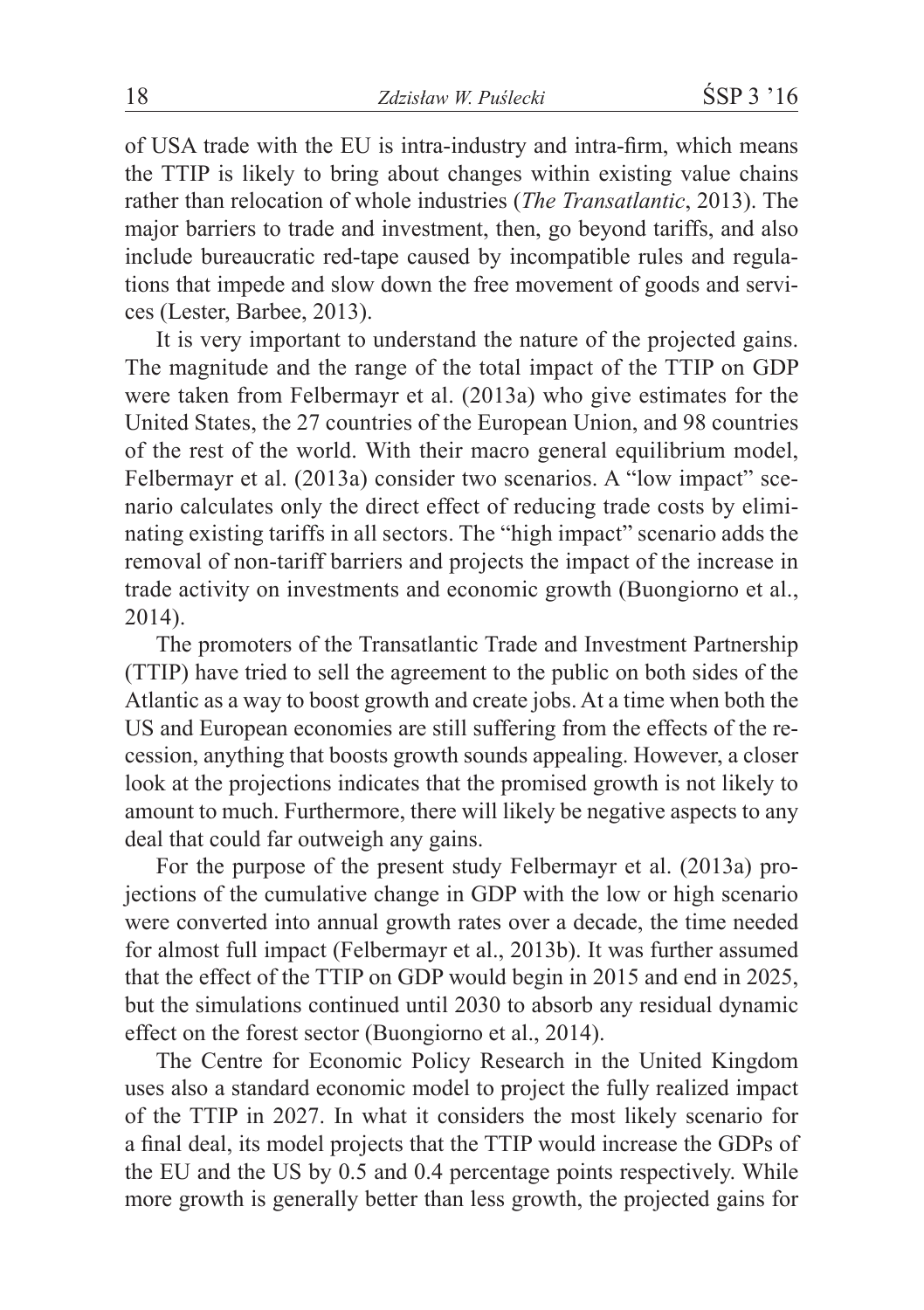the EU come to less than 0.04 percentage points annually. For the United States, the projected gains are 0.03 percentage points a year. Thus, the growth increases will be far too small to notice in the annual GDP data (Lester, Barbee, 2013).

Moreover, this growth does not imply additional job growth, as the Centre made clear in its summary. The TTIP is assumed to increase the efficiency with which a particular supply of labor is used; it does not increase the demand for labor. In fact, the summary explicitly notes the agreement could lead to job losses in the short run, as lower cost imports displace some workers.

Furthermore, the projections only consider ways in which the agreement may speed growth by reducing barriers. There are also likely to be provisions that slow growth by increasing barriers, most notably in the area of patent protection, especially for prescription drugs.

If the deal strengthens patent or related protections for drugs, then it will lead to higher drug prices. This will drain money out of the economy and lead to more inefficiency in the same way that higher tariffs on imports lead to higher prices and inefficiency. The difference is that tariffs are rarely more than twenty or thirty percent in advanced economies, where as patent protection can raise the price of drugs by several thousand percent above their free market price (Lester, Barbee, 2013).

There are other elements of the TTIP that should raise concerns on both sides of the Atlantic. Since formal trade barriers between the EU and US are already low, the negotiations are mostly focused on non-trade issues. This will involve areas of regulation that are currently under the control of national or subnational governments. For example, the TTIP could include provisions on how genetically modified foods are regulated. TTIP provisions could make restrictions on the sale or planting of GMO crops an unfair trade practice. They could also limit the ability of governments to impose labeling requirements.

The TTIP could also include provisions on fracking, the process of drilling for deep pools of natural gas or oil. Federal legislation in the United States has exempted companies engaged in fracking from complying with decades-old environmental restrictions that were designed to ensure the safety of drinking water. As a result, there have been numerous complaints that fracking operations have resulted in the contamination of drinking water near fracking sites. However, these allegations are difficult to assess, because the oil and gas companies are not required to disclose the chemicals they use in the fracking process.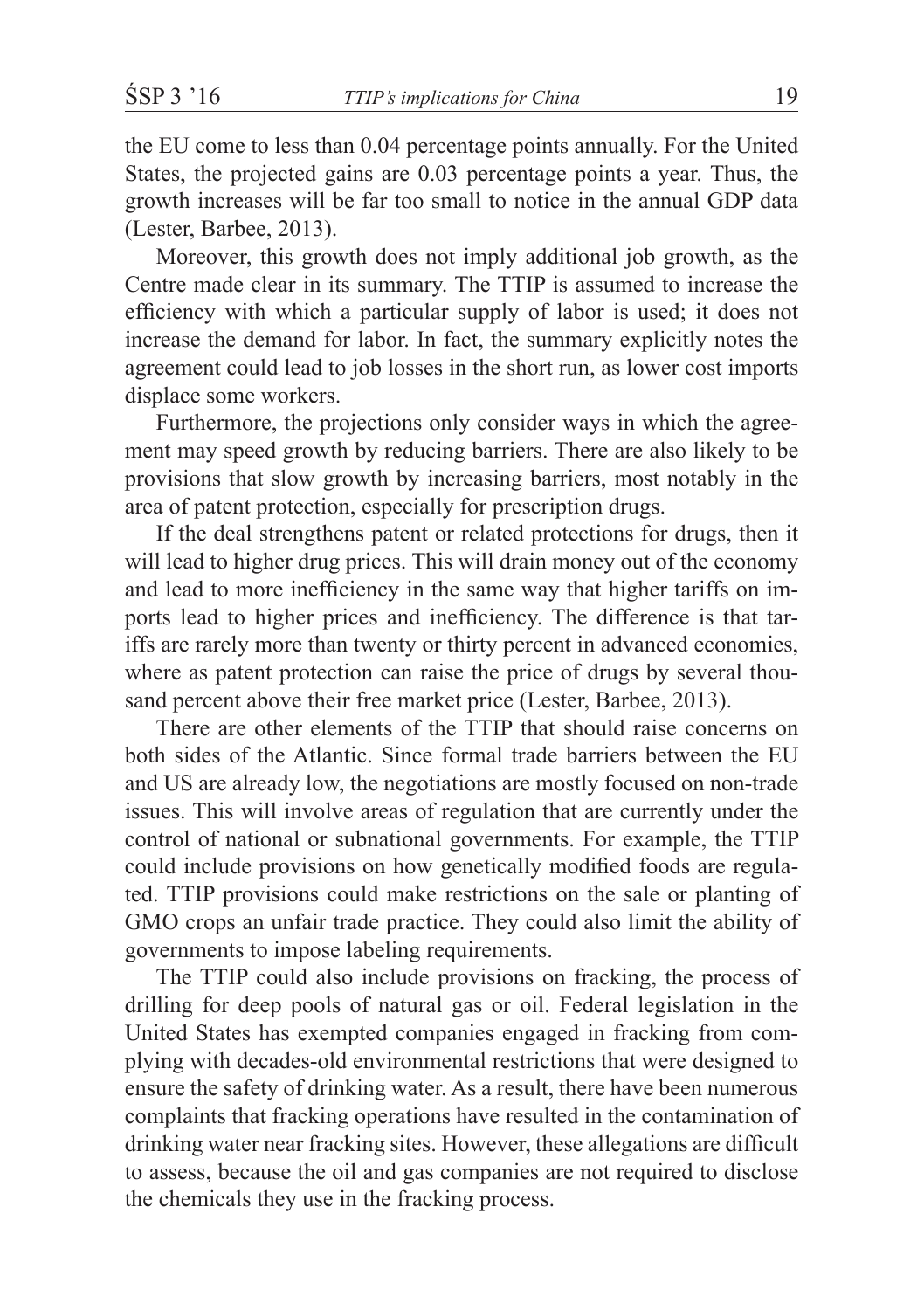There are many other areas where regulations that would not be approved by national or subnational governments may effectively be imposed through the TTIP. This is in fact one of the main motivations of the TTIP: it provides a channel around the democratic process in both the EU and the US. Regulatory changes that may not be possible due to domestic political considerations may be imposed through a trade agreement which will be presented to elected legislatures on both sides of the Atlantic as an all or nothing proposition.

This is perhaps clearest in the case of investor-state dispute settlement (ISDS). This is a process that the United States has established as part of numerous trade deals over the last three decades. It involves the creation of special panels, outside the control of the government in question, to decide issues related to disputes with foreign investors. For example, if a US company felt that a regulation imposed by the Mexican government was unfairly imposing costs on it, the company could take its complaint to a special panel established for this purpose rather than going through Mexico's legal system.

This might make sense in certain situations and may even be mutually beneficial in countries that lack a well-functioning legal system. Foreign companies may be reluctant to invest in a developing country if they are concerned that they would not be able to get adequate redress through that country's legal system. By setting up an alternative mechanism, potential foreign investors can be more confident that laws will be fairly applied. Independent panels that are beyond the government's control give investors more protection than a promise from the government. Even if the government is sincere in such a promise, a new government may not feel bound by a prior government's commitment.

Thus, ISDS may in fact make sense for developing countries as a way to promote foreign investment. However, it is much more difficult to see the merits of this argument for the TTIP, in which all of the countries involved have long-established legal traditions and many decades of experience with independent judiciaries. It is difficult to believe that courts in Denmark, Germany or the United States could not be trusted to treat foreign investors fairly.

On the other hand, it is reasonable for citizens of the EU and the US to question whether the new legal system being set up under the TTIP can be counted on to respect the rights and interests of anyone other than foreign investors. This does not mean that the ISDS will necessarily have a pro-investor bias, but if there is no obvious anti-investor bias in the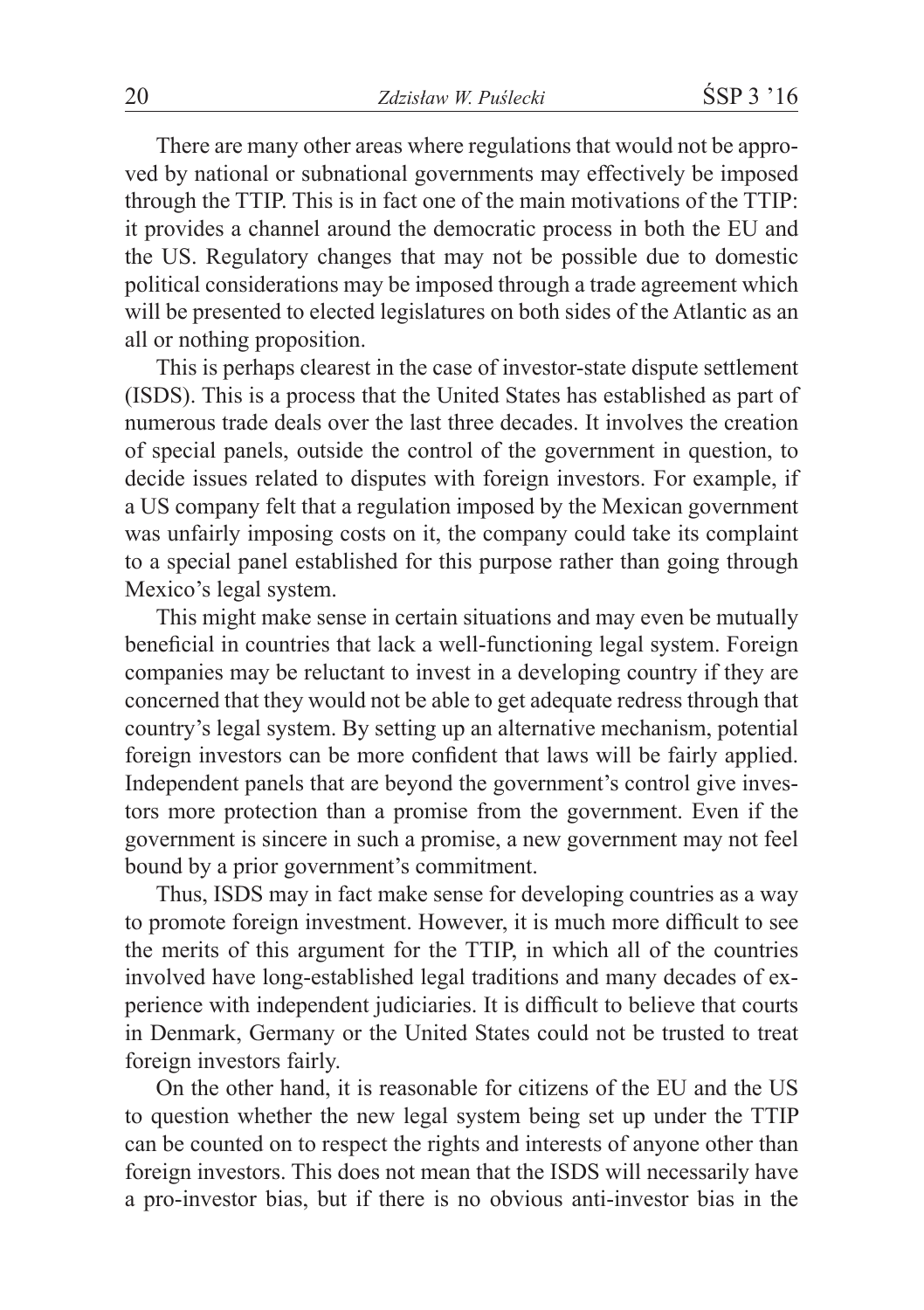current legal system, then why is it necessary to establish a new dispute settlement mechanism?

In short, the TTIP is much more than a free trade agreement designed to reduce tariffs and quotas. It would create a structure of regulation and a new legal system that would remove authority in a wide variety of areas from democratically elected bodies and the existing legal structure. TTIP can be both a symbolic and practical assertion of Western renewal, vigor and commitment, not only to eachother but to high rules-based standards and core principles of international order. It can be assertive, yet need not be aggressive. It challenges fashionable notions about a "weakend West" (Hamilton, 2014).

TTIP's goal is to eliminate all impediments in bilateral trade in goods and investments according to the principle of origin. For the trade in services, the aim is to obtain improved market acces and to address the operation of any designated monopolies and state-owned enterprises (Straubhaar, 2014).

Since the projected economic gains from this deal are relatively modest, there is no reason that anyone should feel an irrepressible need to grab at whatever final deal comes out of the negotiations. It would be best if any moves towards superseding the established systems be done with careful consideration and not the rushed, all-or-nothing approach envisioned by the governments negotiating the TTIP. If the TTIP timeline does not allow for thorough debate, it can always come back to the issue of reducing trade barriers later.

## **3. Interrelationship between regulatory standards and international cooperation in the TTIP**

In theory, problems of regulatory divergence can be solved without international cooperation. Just like with free trade in general, governments could liberalize unilaterally. In the context of regulations, governments could simply declare that products complying with foreign regulations in the same area will be deemed acceptable for import. US regulators could accept EU headlights; and EU regulators could accept US GM foods. However, in practice, domestic political resistance, sometimes for protectionist purposes, often means that solutions to these problems will require international cooperation. Government regulators from different countries need to sit down and hash out the issues (Lester, Barbee, 2013).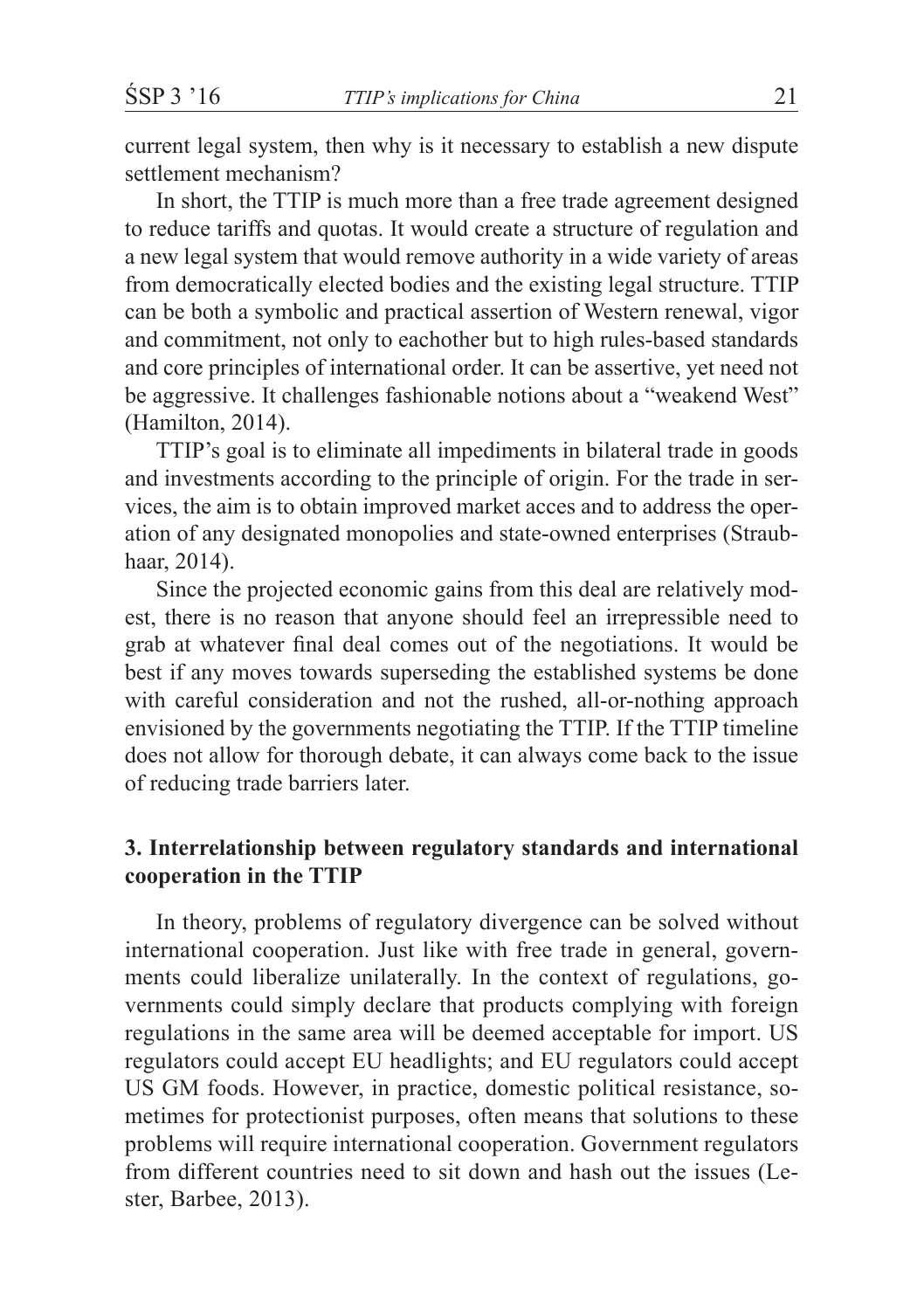How should international cooperation work in practice? There are two common methods – both of which are referred to in the HLWG report (*Final Report*, 2013) – which have been used to deal with regulatory divergence: harmonization and mutual recognition (Lester, Barbee, 2013).

Harmonization implies the alignment of regulations to a single best practice. Usually a voluntary agreement, harmonization can be based on a reference to international standards from a standard  $-$  setting body, or simply involve coordination among nations. Countries basically agree to converge on a single standard or regulation. This is usually the most difficult way to achieve regulatory cooperation, in part because countries are reluctant to adjust their standards, and also because the harmonization of standards requires complete consensus (Lester, Barbee, 2013).

Mutual recognition can be achieved through mutual recognition agreements or the acknowledgement of regulatory equivalence*.* Mutual recognition agreements approve testing and certification processes of other countries as acceptable for allowing sale in their own country. This method is especially useful in eliminating duplicative testing and certification processes. Recently, this approach was employed in a mutual recognition agreement between the USA and Israel in relation to telecommunications equipment: Israeli regulatory authorities will accept tests that recognized USA laboratories perform to determine the conformity of telecommunications equipment with Israeli technical requirements, rather than requiring additional testing by Israeli laboratories in order for American products to be sold in Israel (USTR Press Release, 2012).

Efforts to deal with regulatory barriers at the GATT/WTO eventually resulted in the TBT Agreement, which reinforces traditional GATT rules on nondiscrimination, and also goes a bit further to deal with the trade effects of burdensome regulation. Current efforts in the TBT Committee involve work on good regulatory practices, including developing a list of voluntary principles and mechanisms that represent best practices in developing and applying regulations (WTO News Item, 2013).

Cooperation could occur organically, of course, outside the context of an international agreement. Regulators from different countries could simply sit down with each other and coordinate their diverging regulations. But this does not happen often in practice and has not occurred between the USA and the European Union, and there is little reason to think it will any time soon. As a result, a formal mechanism to push this process along would be of great value (*Trade Cross-cutting*, 2013). The private sector needs a better way to point out the problems it is experienc-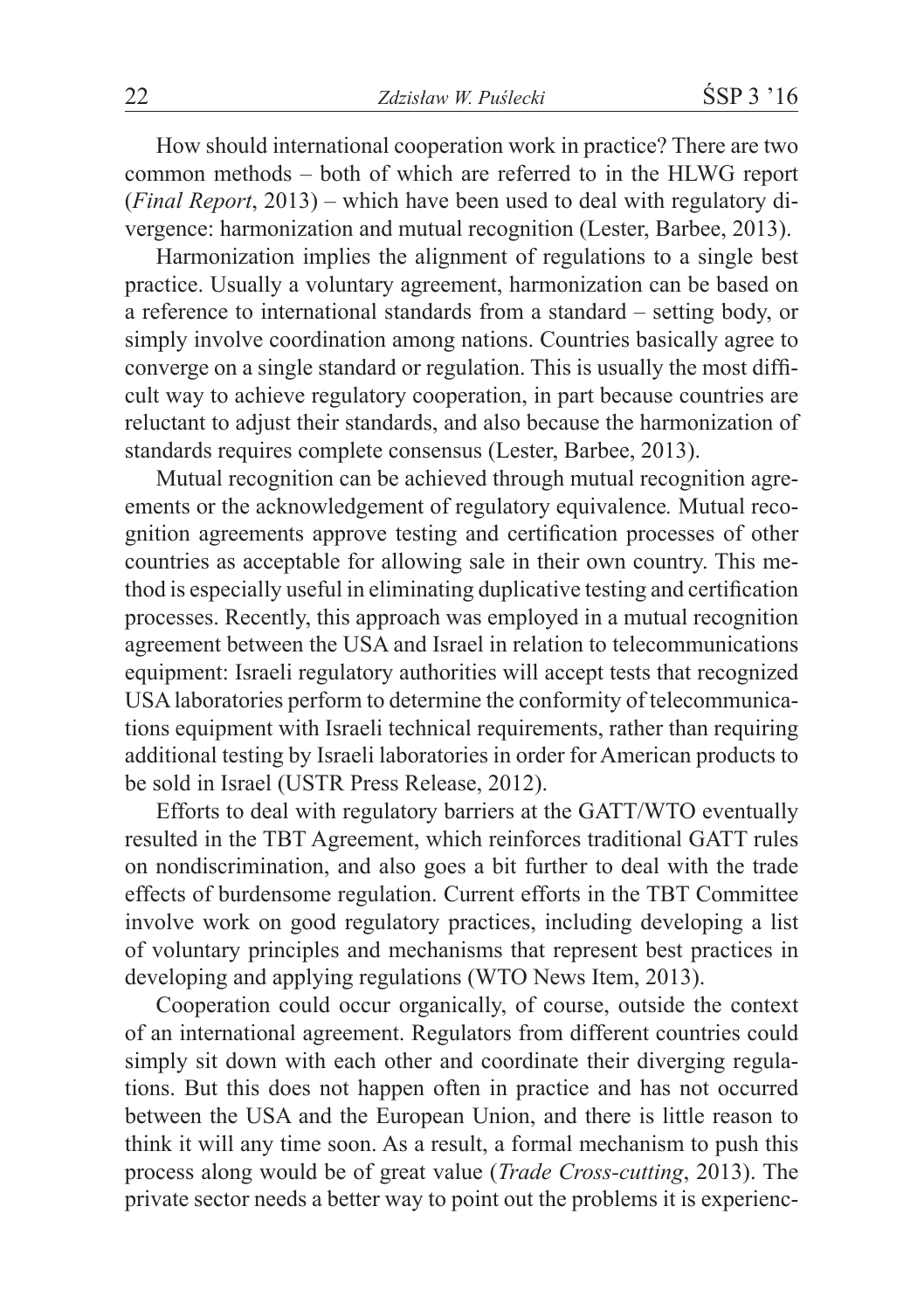ing, and regulators must be given an opportunity to cooperate with their counterparts in other countries. The question then becomes: what should this mechanism look like? One approach that has been put forward would focus on requiring domestic regulators to look at what their colleagues abroad are doing (Lester, Barbee, 2013).

This approach emphasizes the role of regulators themselves and their decision – making process. While there might be some value to this, it also has the potential to be more burdensome than helpful. If every regulation that has an impact on trade – i.e. just about all regulations – requires consideration of how the other side regulates the same issue, the role of the bureaucracy in dealing with these issues could actually increase, and as a result this approach may actually raise more problems than it solves.

Instead of turning first to the regulators, a better approach to regulatory cooperation would be to focus attention on the views of the private sector, which faces the responsibility of meeting multiple government requirements, and which is in the best position to identify the costs and inefficiencies of regulatory divergences in trade. If business and consumer groups are not even concerned about a particular area of regulation, burdening the regulators with extra work is unnecessary. Thus, one of the main goals of the regulatory cooperation process should be to facilitate the involvement of producers, distributors and consumers in a process which provides for direct contact with the relevant government agencies. This further assists in identifying the priority sectors that need the most immediate attention and would yield the greatest economic benefit if divergences are narrowed (Lester, Barbee, 2013).

Private sector involvement could come at two stages. First, during the initial rule – making process for new regulations, there could be requests for input on potential conflicts with other countries' regulations. This would be helpful in preventing new regulations from diverging right to begin with. Second, with regard to existing regulations, it is essential to have private sector input on how divergent rules hamper trade so that a discussion can even begin. Since regulatory convergence will be a longterm process, there needs to be a permanent forum where the private sector – businesses, consumers and other groups – can raise concerns with both existing and potential divergence (Lester, Barbee, 2013).

While the TTIP offers a good starting point, regulatory cooperation should eventually be done on a multilateral basis. The need for this is amplified by the growing trend of 21st Century trade agreements that include issues outside the traditional scope of trade negotiations. Outgoing WTO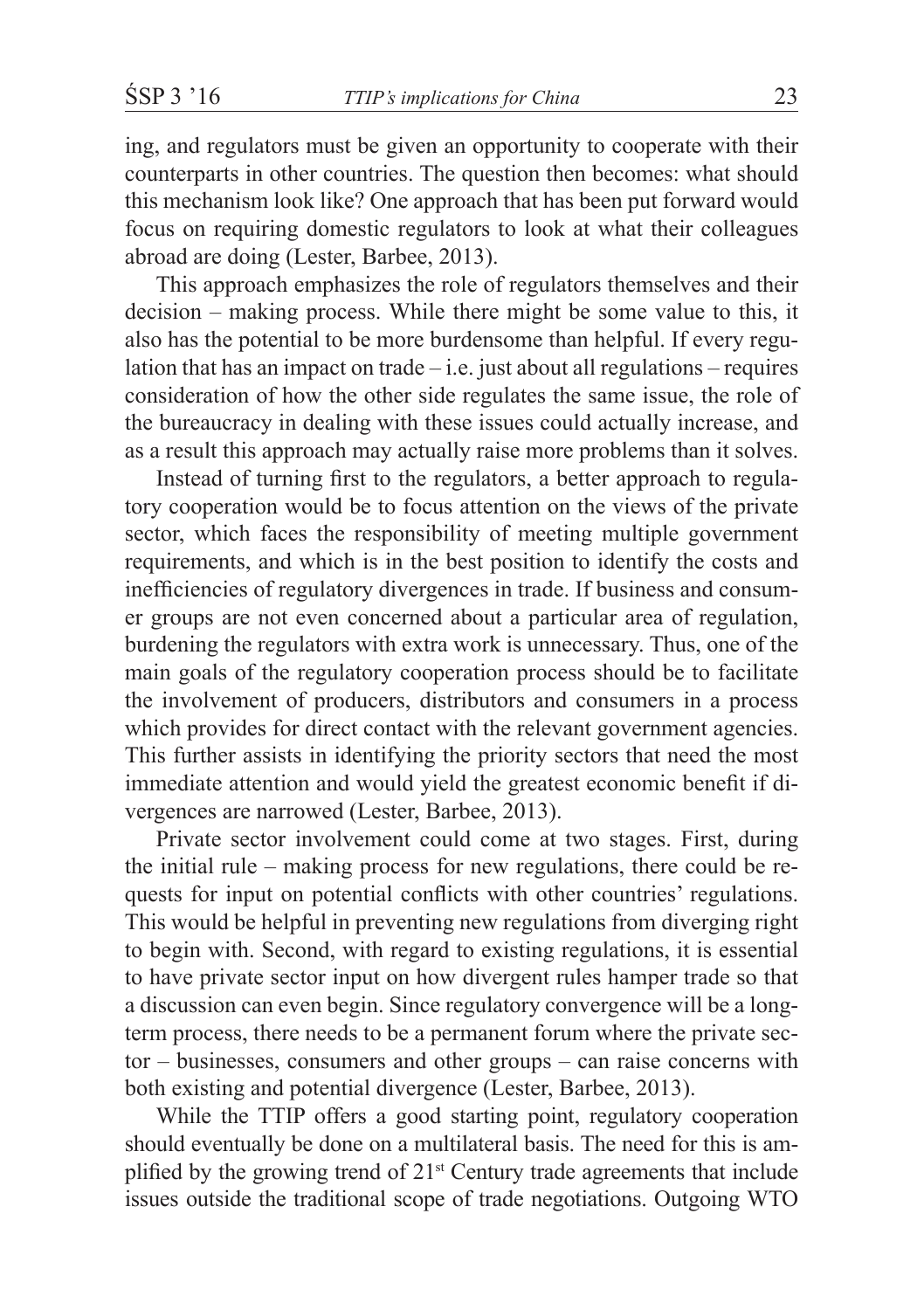Director-General Pascal Lamy has articulated this problem clearly, suggesting that 'while bilateral tariff reductions can ultimately be multilateralized, a plethora of bilateral trade agreements will produce a multitude of regulatory standards with which businesses will struggle to comply' (Lamy, 2013). This simply means that if regulatory cooperation is included in multiple trade agreements with different participants, the risk of creating more layers of contradiction and confusion greatly increases. For instance, how different will a regulatory cooperation chapter of the TPP be from the TTIP? Would it not be better to open up the discussion of regulatory burdens on trade to a wider grouping of countries, to maximize the area in which inefficiencies can be eliminated (Lester, Barbee, 2013)?

Without getting into too much detail here, multilateral regulatory cooperation could be undertaken through an international forum of some sort. It need not be based on an enforceable treaty. A more flexible structure, based on the idea of agreed cooperation, may be preferable. The goal is not to push countries to take on difficult and sensitive legal obligations; rather, it is to seek out regulatory issues where countries can voluntarily work together (Lester, Barbee, 2013).

Multilateralizing regulatory cooperation may not be possible at this moment, but there is still a great deal of value to be had from US–EU cooperation. Since the USA and EU make up almost half of world GDP and 30% of total goods and services trade (*Final Report*, 2013), any agreement both sides can come to on regulatory issues could help set the tone and trajectory of future regulatory cooperation efforts involving other parties. The greater the number of countries involved in eliminating costly and duplicative regulatory processes, the greater the potential gains for consumers and producers alike. The TTIP negotiations can play an important role in leading the way on regulatory cooperation efforts, and their success or failure will determine how this issue is addressed in the future (Lester, Barbee, 2013). It is important to underline that in this new situation for the cooperation between EU and USA significant position has also China a big foreign partner for USA and EU.

All studies foresee a small impact of removing trade barriers alone, and a larger impact of eliminating non-tariff barriers. Some disagree on the potential impact on third countries. While the OECD (2005) suggests that reducing barriers to trade between the EU and US will have mostly positive spill over effects on third party countries such as Canada, Mexico, Turkey, Japan and China. Felbermayr et al. (2013a) estimate that third party countries will lose market share in the US and the EU due to the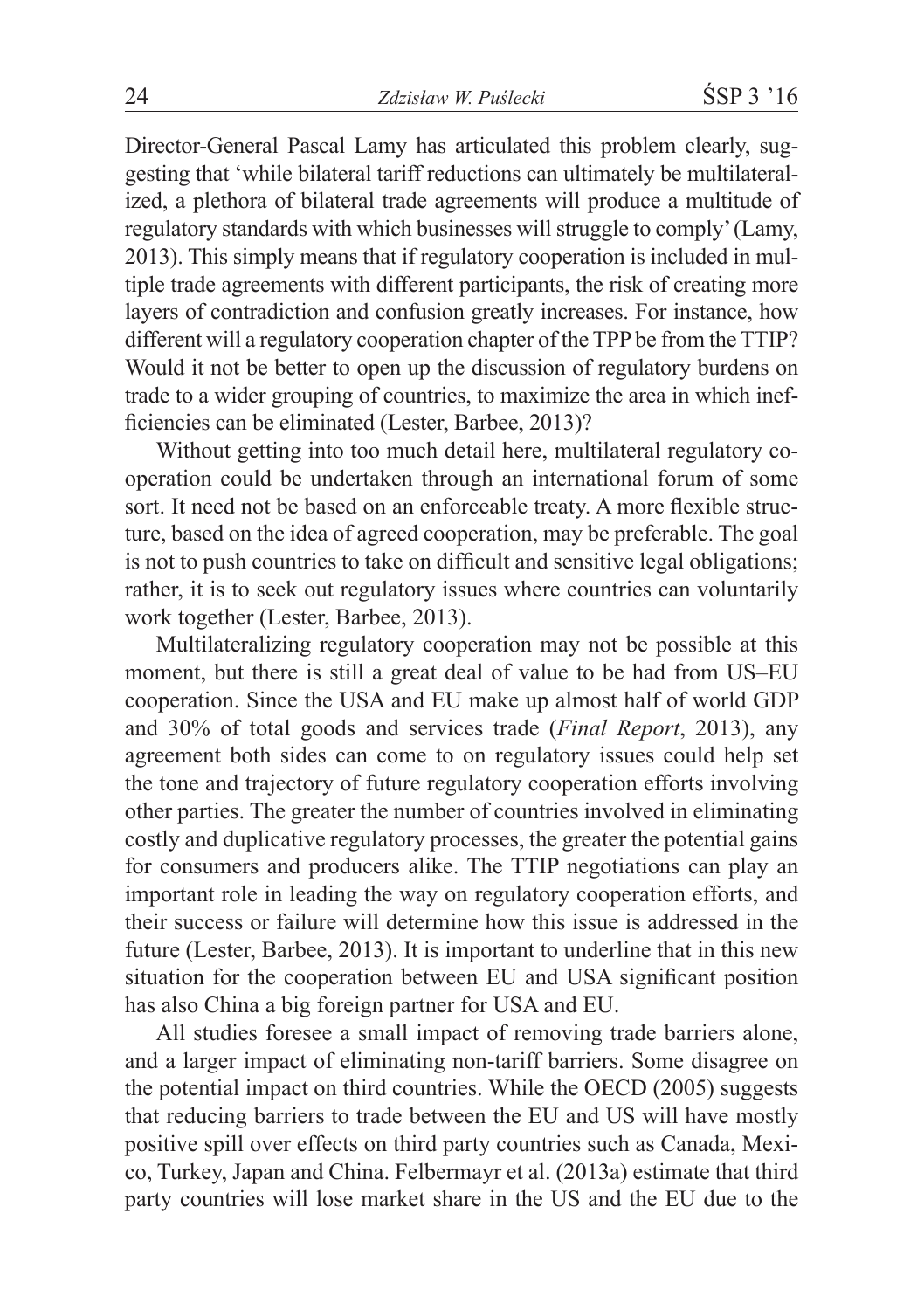increased trade between the two regions, and that this will have a negative effect on their economies. Additionally Felbermayr et al. (2013a) foresee a decrease in trade within EU countries, for example a 23% decrease in trade between France and Germany (Buongiorno et al., 2014).

Most national and international studies on the macroeconomic impact of transatlantic trade agreements are based on general equilibrium approaches, such as the Global Trade Analysis Project (GTAP) model (Berden et al., 2009; Francois et al., 2013; OECD, 2005). It can combine the GTAP database with trade gravity models (Egger, Pfaffermayr, 2011) into a general equilibrium model to project macroeconomic impacts of the TTIP in the US, the EU, and third countries like China.

It is interesting explore the effect of proliferating deep regional agreements on coherence in international trade governance (Jackson, 2013). The WTO suggested that new international trade rules are being negotiated and decided outside the WTO where power differences are greater and where the principles of non-discrimination and reciprocity are absent. It also argued that TTIP are here to stay. Governments will need to ensure that regional agreements and the multilateral trading system are complementary and that multilateral disciplines minimize any negative effects from PTAs (Krist, 2013). While the available literature suggests that deep integration rules are often non-discriminatory – for instance, provisions in the services or competition policy areas are often extended to non-members – certain provisions in regional agreements can contain discriminatory aspects that clash with the multilateral trading system. It has been shown that PTAs which make it more difficult to apply contingency measures to PTA partners may divert protectionist measures towards non-members (Prusa, Teh, 2010).

Deep provisions can also have a number of adverse systemic effects. For example, the important effects of regional regulatory harmonization can make it more difficult to multilateralize rules. PTAs may not include third-party most-favoured nation (MFN) clauses, thus effectively discriminating against other countries. Developed countries exporters may view bilateral and regional rather than multilateral agreements as faster and easier routes for achieving their objectives, further weakening the principle of non-discrimination.

With regard to services supply chains, some argue that their growth creates an additional need to re-examine and modernize current rules for services trade, as these rules were designed for a world where services were exported as final products from national firms, not a world where multiple firms supply stages of services production from multiple locations. Recent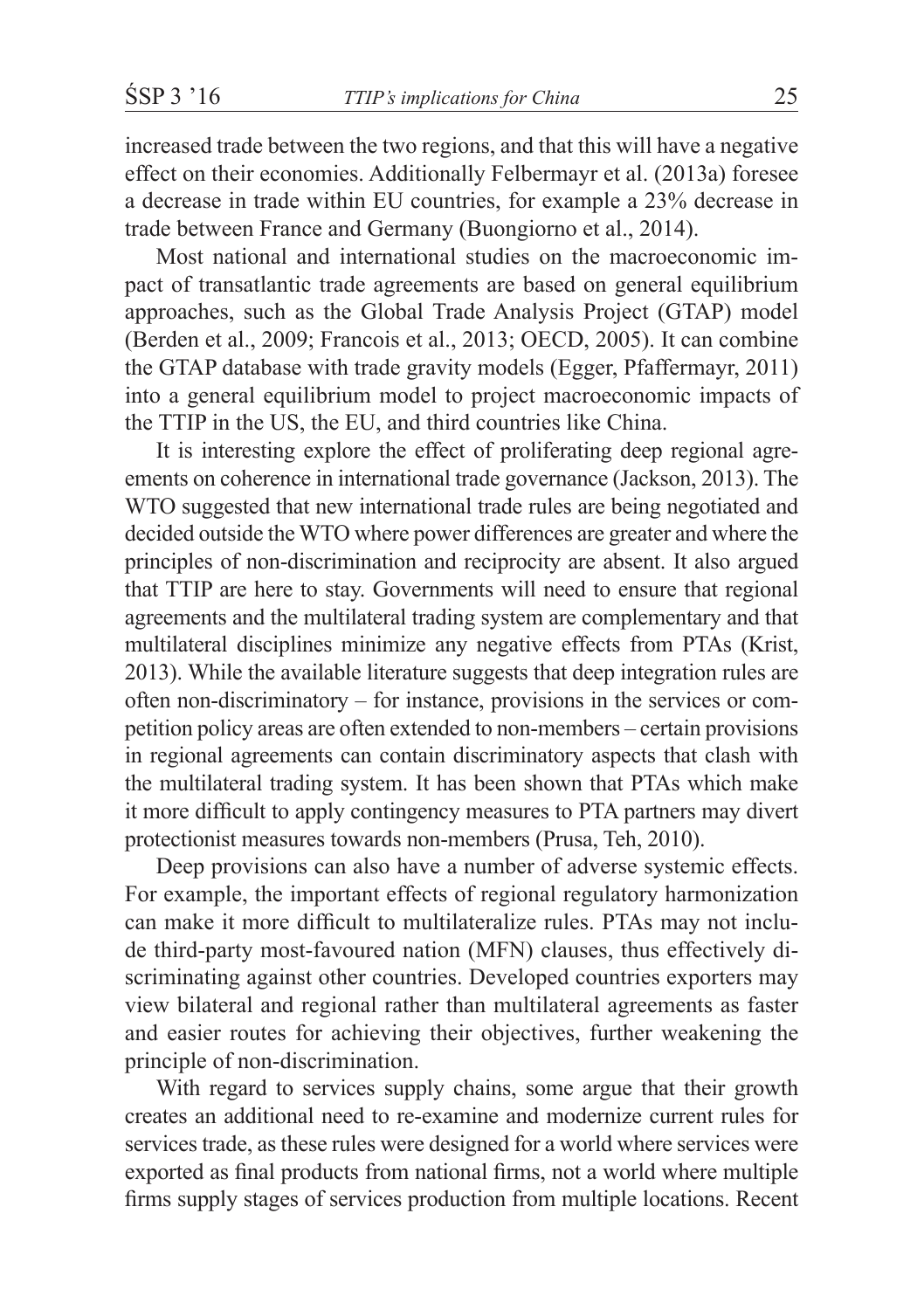research on how differences in firms have an impact on trade policies reveals a related concern. Ciuriak et al. (2011) point at another difference between deep integration at the regional and at the multilateral level (Ciuriak et al., 2011). While heterogeneous firms trade models suggest that more importance should be granted to extensive than to intensive margin responses to trade opening, there is evidence suggesting that PTA have positive effects at the intensive margin and negative effects at the extensive margin, whereas the opposite is true of opening in the multilateral context.

### **4. TTIP impact for China**

TTIP is lazily portrayed as an effort to confront and isolat China. Yet is less about containing China than about the terms and principles guiding China's integration and participation in the global economy. China's burgeoning trade with both the United States and Europe attests to U.S. and EU interests in engaging China, not isolating it (Hamilton, 2014). TTIP, TTP and related initiatives are important instruments to help frame Beijing's choices – by underscoring China's own interests in an open, stable international system as well as the types of norms and standards necessary for such a system to be sustained. China itself has changed its position and signaled a willingness to join plurilateral talks on services. Its motivations remain unclear, but there is no denying that TTIP and related initiatives are injecting new movement and energy into efforts to open market and strengen global rules (Hamilton, 2014).

U.S. and EU officials had a common conversation with the Chinese about the need to keep trade open while raising standards, especially with regard to health and safety. The result was a trilateral U.S.-EU-China review process of consumer product safety, including biennial "summits" among relevant officials, which has had some modest succes in gaining Chinese commitments to cooperate in applying product safety controls along supply and distribution chains; promoting company management systems that incorporate safety into product designe; exchanging information regularly on major safety issues; reinforcing consumer product traceability; implementing the concept of seamless surveillance; and exploring jointly the possible convergence of consumer product safety requirments. Expansion of such cooperation in additional areas and with additional countries based on alignment of U.S. and EU understandings regarding high levels of protection, promises to keep standards high while keeping markets open (Hamilton, 2014).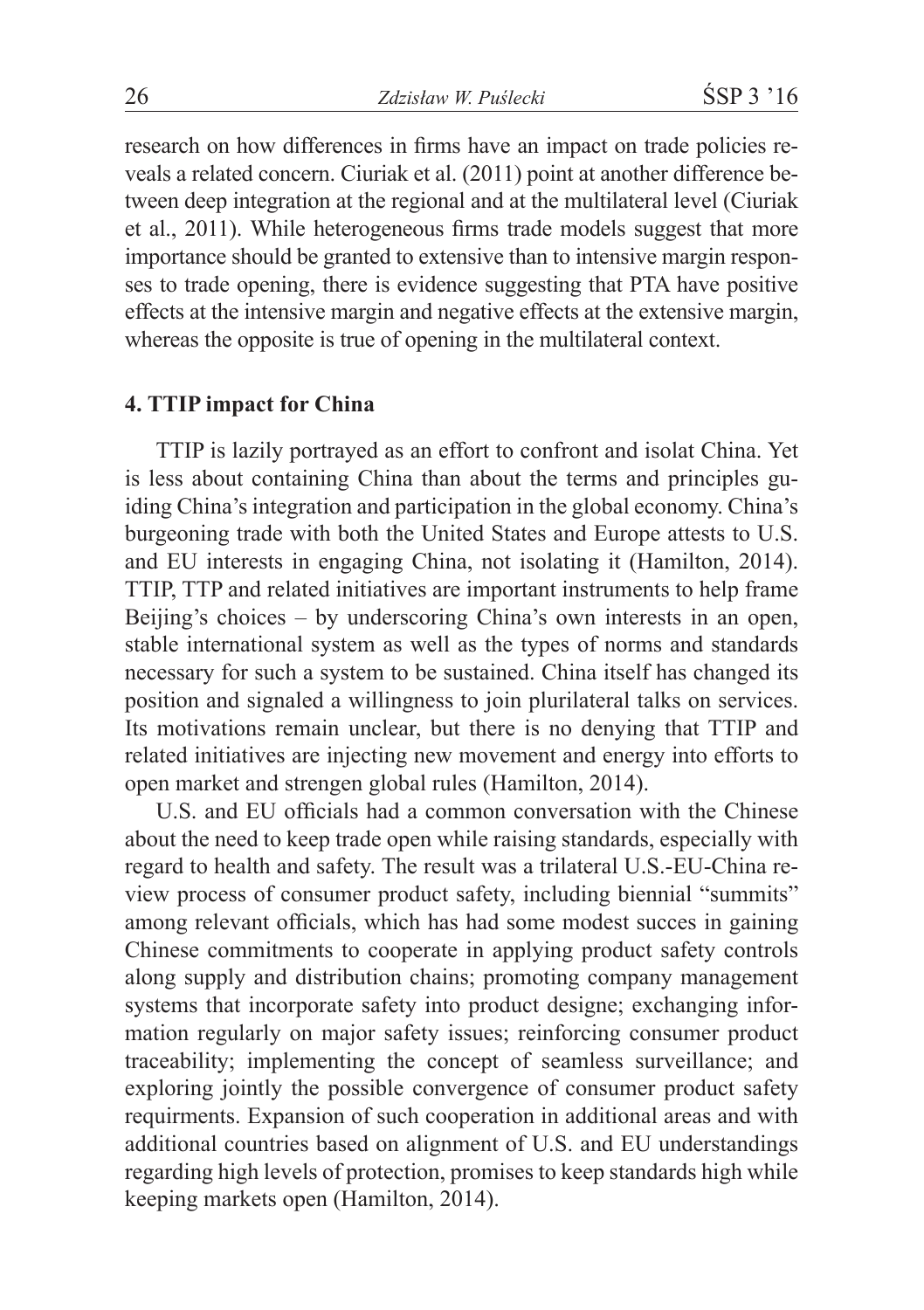It must be underline that the access of PRChina to the World Trade Organisation (WTO) (November 2001) was the moment in which new trade rules became obligatory in this country. The WTO – through its agreements on safeguards and antidumping, offer some recourse for states to rein in the forces of free trade. However, many experts suggest that there are legal ambiguities in WTO regime that have limited invocation of safeguard measures (Kawase, 2006). These concerns have been fueled because there is increasing Chinese competition in week industries and because it is harder to request supplying countries to take grey measures such as VERA in agriculture and textiles. In the next five years after the access to the WTO China eliminated all kinds of quotas and other nontariff barriers that slow down the inflow of foreign goods. Customs duties which were lowered were gradually reduced to an average of 9%.

China is now the biggest exporter and receiver of foreign investments. This country is the world's number one exporter after taking the top spot from Germany in 2009. About 20% of China's exports go to the United States (*The World Bank*, 2011). The U.S. is China's largest trading partner (LaFleur, 2010). In 2010, U.S. exports of goods to China jumped 32%, to US \$92 billion (*Your Next Job*, 2011). China was the second-largest recipient of Foreign Direct Investment (FDI) in 2009 (*United Nations*, 2010). China attracted \$105.7 billion in foreign direct investment in 2010 – the first time FDI in China crossed the \$100 billion (*China FDI rises strongly*, 2011; *Foreign Direct Investment*, 2011) (Chart 6, Chart 7).



**Chart 6. Stock of outward foreign direct investment (% of world total)**

<sup>\*</sup> Incuding Hong Kong and Macau. **Source:** UNCTAD, 11.10.2013.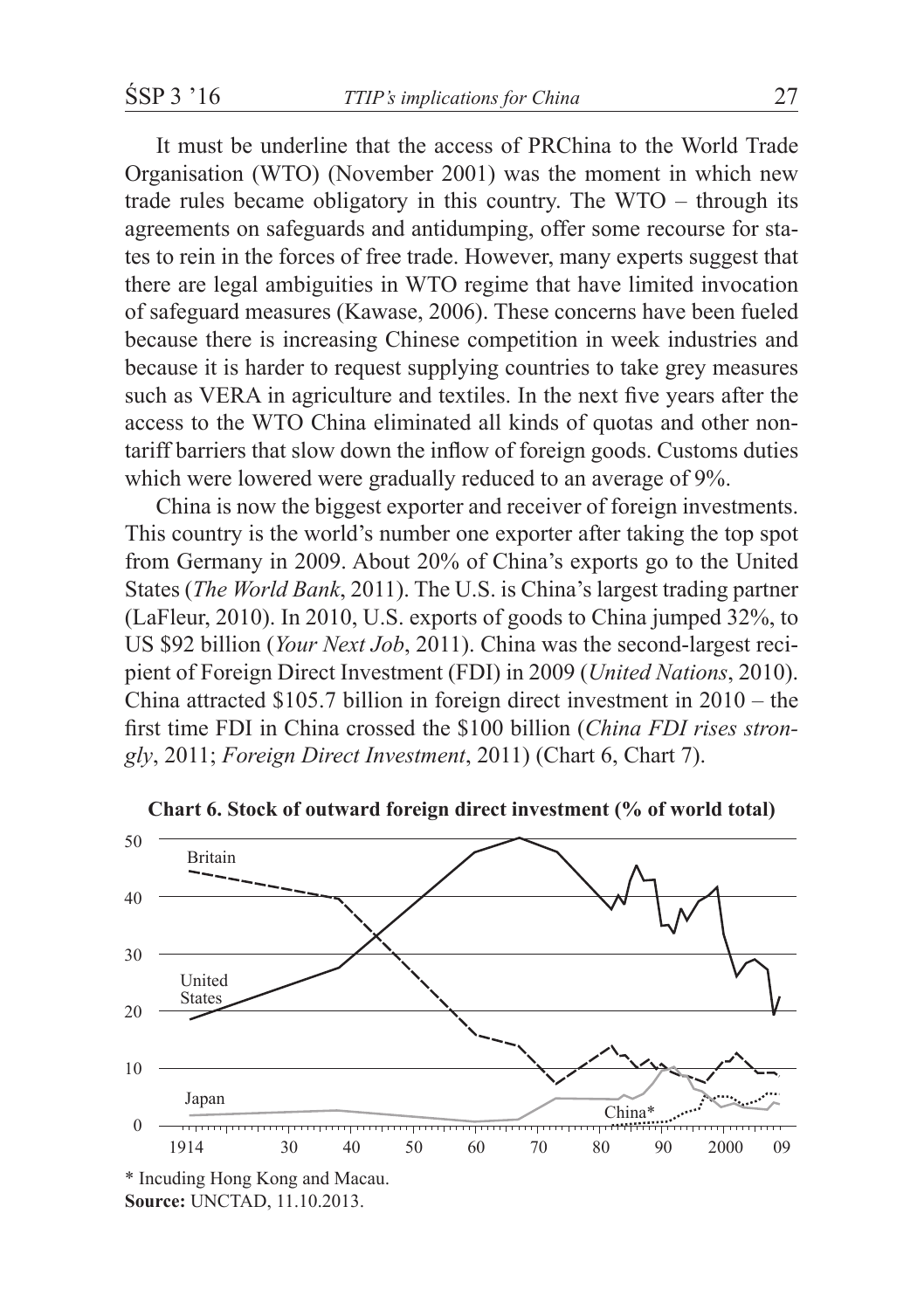

**Chart 7. Foreign direct investment (FDI inflows, 2010 estimate, \$ bn)**

China's weak currency – which is good for Chinese exports – also makes the yuan (RMB) one of the most undervalued currencies in the so-called "Big Mac index", a measure of purchasing-power parity (Chart 8). While a Big Mac averages US\$3.71 in the U.S it can buy one in China for only 14.5 yuan (US\$2.18) in Beijing and Shenzhen on average (*Bun Fight*, 2010).

China is poised to make its money a global currency, which "could strengthen China's influence in overseas financial markets and begin to erode the dollar's dominance." China's has over US\$1 trillion in foreign exchange reserves (exceeding Japan's), and continue to grow around \$200 billion each year (*The World Bank*, 2011). China's foreign-exchange reserves hit record highs on Q4 2010 to reach US\$2.85 trillion. The \$199 billion gain was the largest quarterly increase since Bloomberg data began in 1996 (*China's Currency Reserves Rise*, 2011). China owns over 25% of U.S. Treasury Bonds and is the largest creditor in the world (*Rediff Business*, 2010).

**Source:** UNCTAD, 11.10.2013.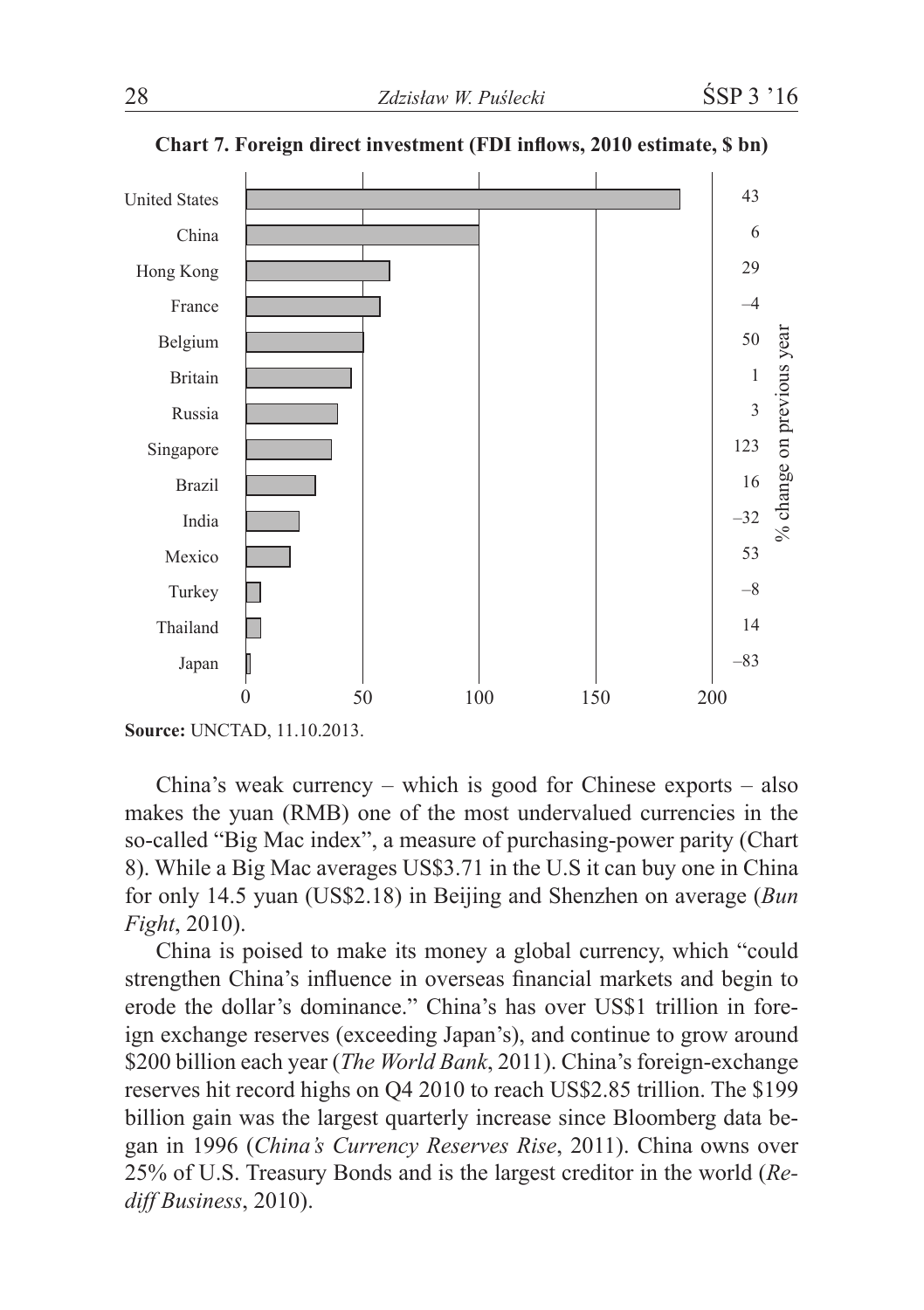

**Source:** *McDonald's*, "The Economist", http://www.china-mike.com/facts-about-china/ economy-investment-business-statistics/, 11.10.2013.

China is also the U.S.A.'s largest creditor, holding more than \$900 billion worth of U.S. This value indicated Treasury bonds o the USA in October 2010. The second and threeted creditors are Japan and the UK (*Factbox: China leads*, 2011).

China's emerging market stocks are predicted to quintuple in the next two decades–reaching a market value of around \$80 trillion by 2030 (Sachs, Moe, 2010). The Shanghai Stock Exchange was the fifth largest stock market in the world in December 2010 (market capitalization of US \$2.7 trillion) (*List of stock*, 2013). Eight of the ten largest stocks on the Shanghai Stock Exchange are state-controlled enterprises.

Currently, China is the largest destination for foreign investment (Reuvid, 2008). Due to China's access to WTO, her share in the world trade will increase from 3% to 7% (in 1986 it was only 0,7%). The results of the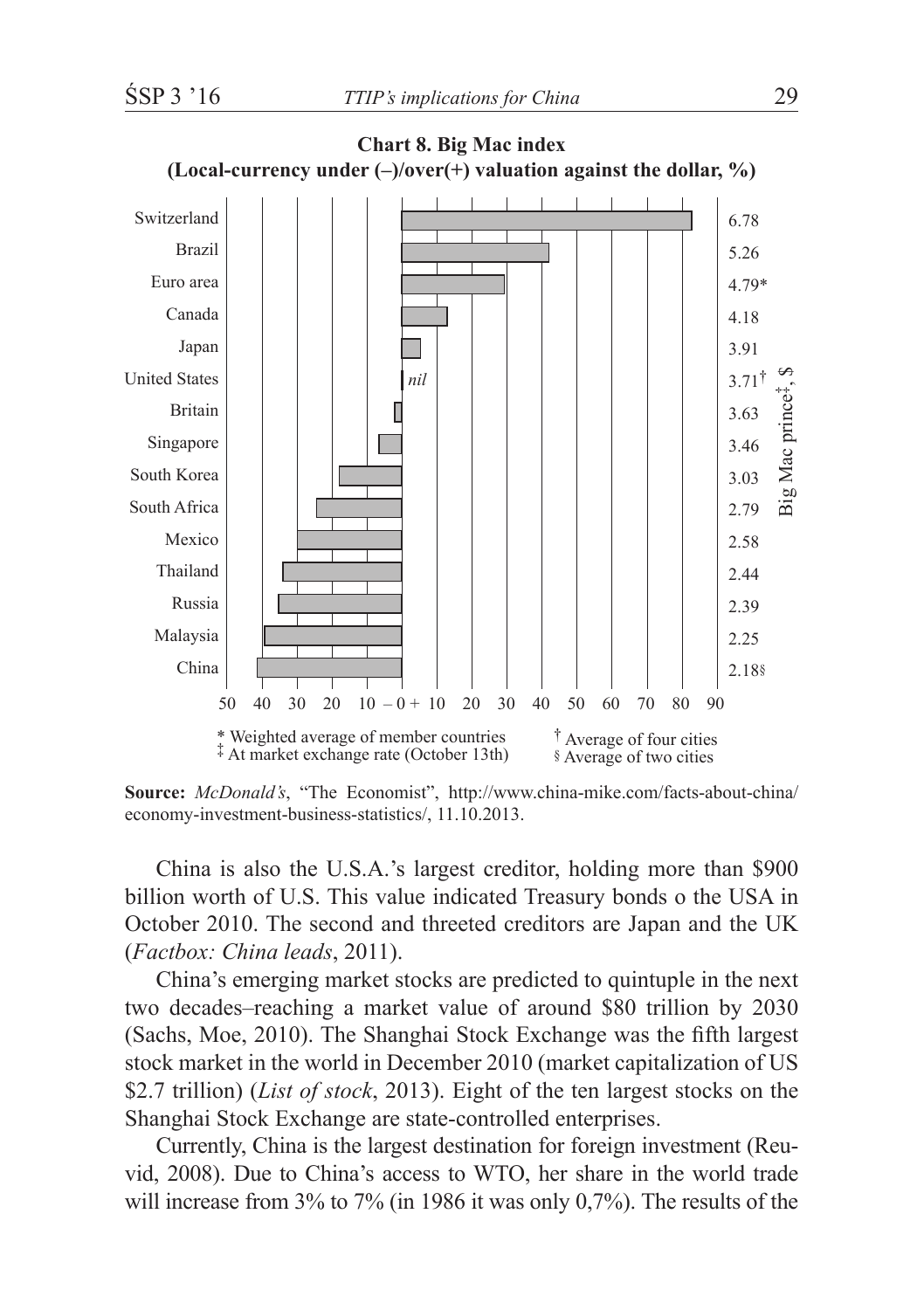transition provide compelling evidence of the efficiency of market incentives. Other factors that have contributed to China's ascendancy to a world economic power include privatizing much of its industry, joining the World Trade Organization (WTO), formation of the Chinese Stock Exchange, passage of the Company Law (1993) and a multitude of corporate governance principles to protect shareholders and provide a framework of shifting from state to private ownership of capital (Doherty, Lu, 2013).

Further trade liberalisation and improved framework policies would increase trade and promote growth. It must be emphasizes that openess to trade is associated with higher incomes and growth and there are the need for new approaches to trade cooperation in light of the forces that are currently re-shaping international business. The key of trade developments within the broader socio-economic context is especially the rise of global supply chains, the general shift of trade power away from the West towards Asia and from U.S. and EU towards China. A major factor, was the even more remarkable transformation of China, as market reforms opened up its economy to foreign trade and investment, and unleashed an unprecedented growth dynamic that has continued, with only minor slowdowns. In the new circumstances for the development of the global economy and the global trade.

In this context it is interesting to see that estimates by R. J. Tammen et al. (2000) anticipate that China will overtake the United States in midcentury (Tammen, Kugler, Lemke, Stam, Abdollahian, Al-Sharabati, Efird, Organski, 2000). It is being estimated also that by the year 2020 China will take the first position among the world powers (Table 1). Thus American dominance should endure until mid-century. Afterwards, Asian and China's demands for modification to the international system will likely increase, and unless resolved, will be increasingly likely to be imposed by force.

Table 1

| Rank           | $\overline{\text{Country}} - 2010$ | <b>GDP</b> (U\$ million) | $Country-2020$ | <b>GDP</b> (U\$ million) |
|----------------|------------------------------------|--------------------------|----------------|--------------------------|
|                |                                    |                          |                |                          |
|                | <b>USA</b>                         | 14,802,081               | China          | 28,124,970               |
| $\overline{c}$ | China                              | 9,711,244                | <b>USA</b>     | 22,644,910               |
| $\mathcal{E}$  | Japan                              | 4,267,492                | India          | 10,225,943               |
| 4              | India                              | 3,912,911                | Japan          | 6,196,979                |
|                | Germany                            | 2,861,117                | Russia         | 4,326,987                |
| 6              | Russia                             | 2,221,755                | Germany        | 3,981,033                |

**The global balance of economic powers in 2010 versus 2020**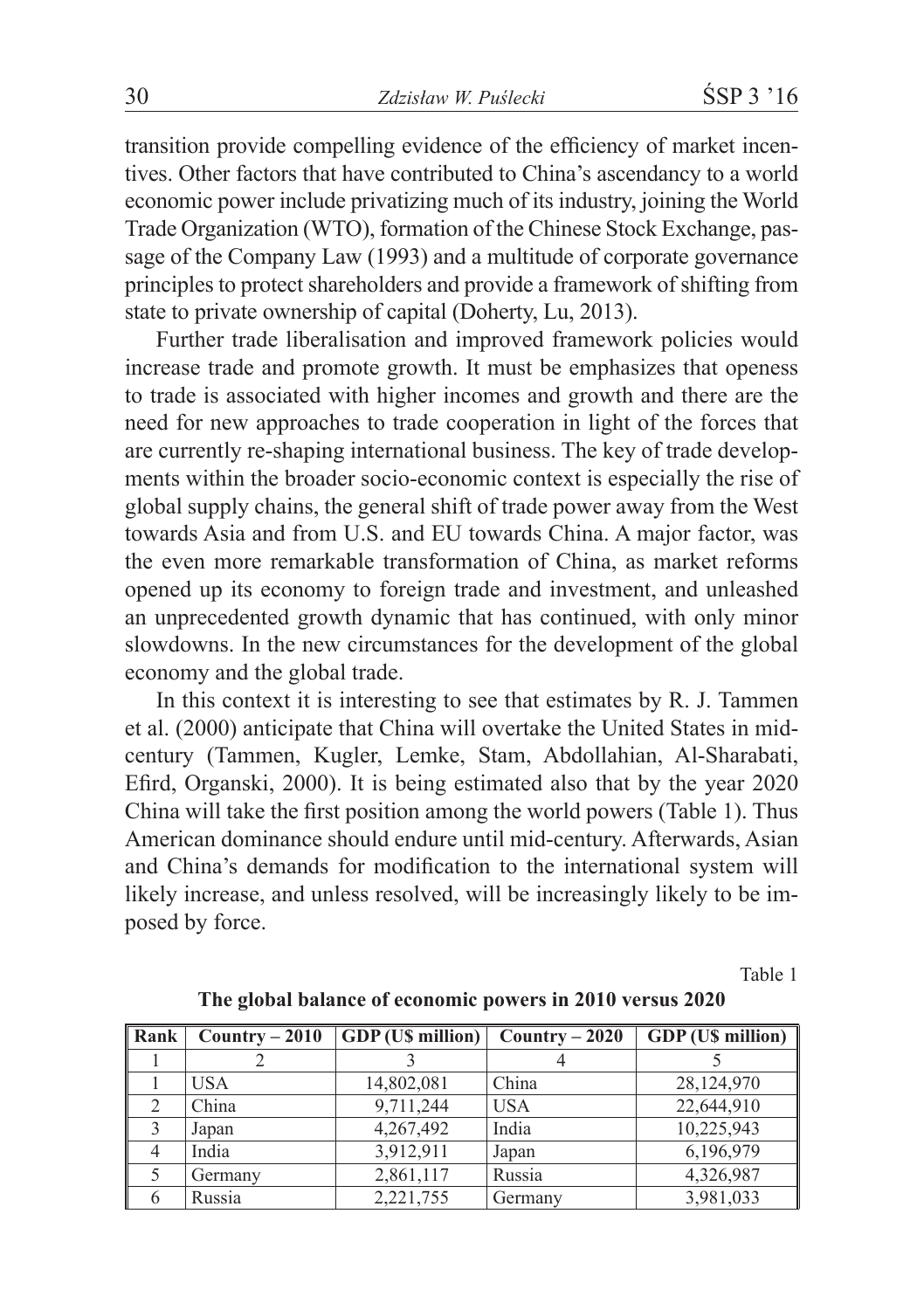| United Kingdom | 2,183,277 | <b>Brazil</b>  | 3,868,813 |
|----------------|-----------|----------------|-----------|
| France         | 2,154,399 | United Kingdom | 3,360,442 |
| Brazil         | 2,138,888 | France         | 3,214,921 |
| Italv          | 1,767,120 | Mexico         | 2,838,722 |

**Source:** *Facts about China*, ECONOMY & GDP 2011–2012, http://www.china-mike.com/ facts-about-china/economy-investment-business-statistics/.

The integration of China into the world trade system may have increase aggregate welfare in the rest of the world by 0,4% but factor incomes in individual sectors may fall or rise by more than 5% (Braconier, Nicoletti, Westmore, 2014). Dealing with relative wage pressures and needs for structural adjustment due to rising trade integration will thus be important. The benefits from trade libaralization are transmited through several channels like shifting production from low to high locations, relocation of factors of production towards sectors and firms with high productivity and rising incomes due to an increase in market size that supports more specialisation, faster technology diffusion and stronger incentives to invest in "non-rival" assets (Braconier, Nicoletti, Westmore, 2014).

China's growth is good for the world economy and for the European Union and USA and also for TTIP project with significant terms of trade gains being experienced in its trading partners, reduction in poverty and increases in living standards. Chinese economic growth has been good at first for Chinese with massive reductions in poverty and rising living standards. Moreover, China is now a very large regional power and the preceding discussion has provided evidence that it is having a very large growth effect on its neighboring trade partners. If China continues its path of stable growth there is every reason to export continued and expanded benefits for its trade partners also like EU and USA. It must be emphasises that the Chinese model is not about to overtatke the world but its success indicates that multiple versios of modernity will be vying with each other in ther marketplace of ideas (Kupchan, 2014).

China may continue to specialise in electronics and increasingly in services, while maunfacturing may continue in the framework of the relations with the OECD and also with the European Union countries and USA. With or without further trade agreements because of TTIP, services will be more traded and trade policies will have to adjust to changes in the organisation of global value change (Braconier, Nicoletti, Westmore, 2014). It must be emphasized that the EU and USA in the framework of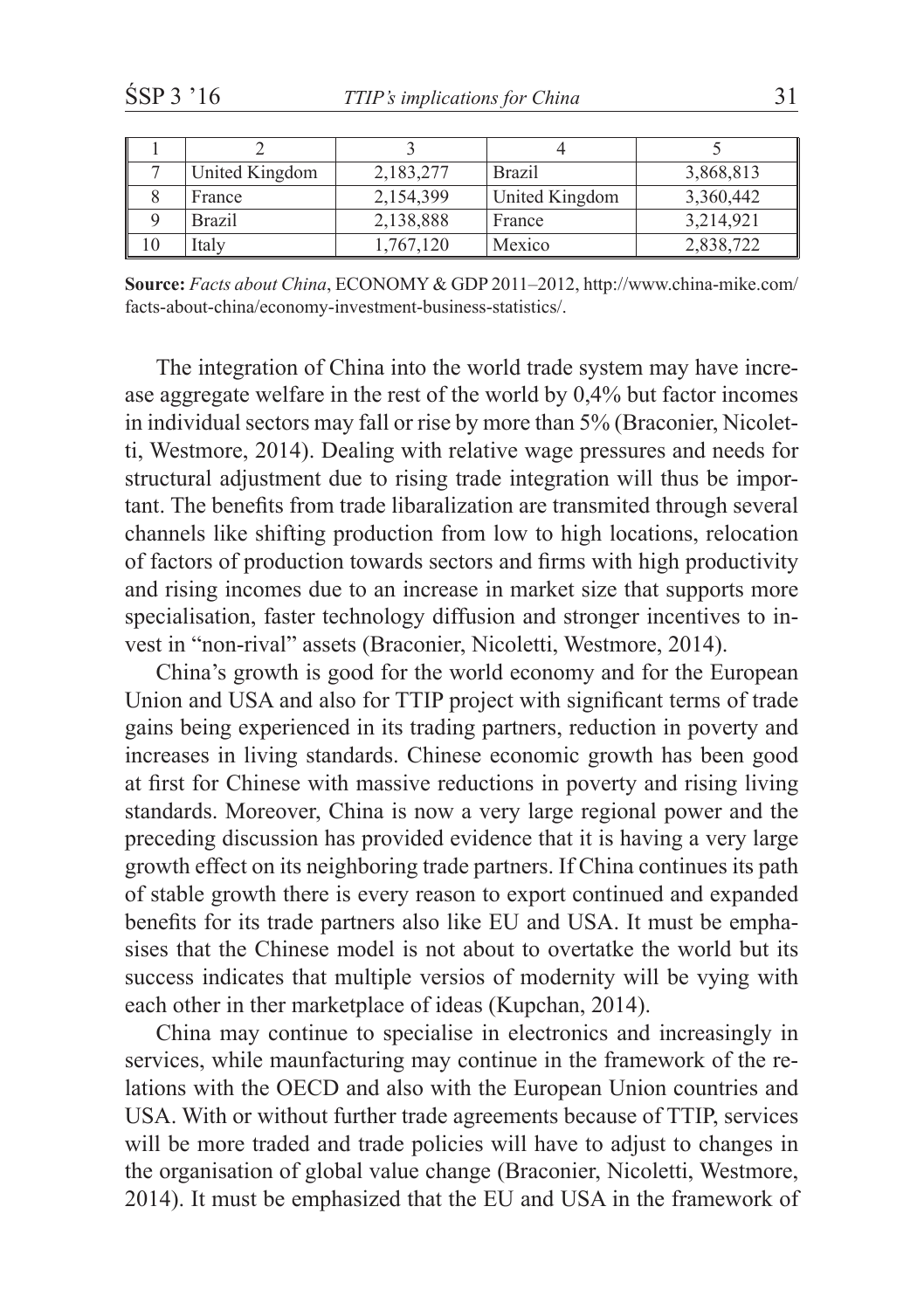TTIP have a strong record of international cooperation and of providing development support and assistance to many parts of the world. This includes promotion of human rights in all external actions.

#### **Results and Findings**

Transatlantic reforms could set a powerful precedent for initiatives like the TTIP in other regions and in the World Trade Organization (WTO). Contrary to concerns that another broad-based bilateral accord would further dampen prospects for an international trade agreement, it believe that a TTIP, properly constructed, could help break the deadlock in the WTO's Doha Round negotiations. In particular, TTIP provisions could become a template for the stalled global trade talks in several difficult areas, from agriculture to cross-border rules on services, investment and regulations. A comprehensive TTIP has important implications for both bilateral trade and the world trading system. If successful, it could strengthen transatlantic economic relations while also spurring trade reforms that both sides could jointly put forward to reinvigorate flagging multilateral trade negotiations.

Ideally, the best way to address problems arising from regulatory divergence would be on a multilateral basis. In advance of that eventual goal, however, a US-EU regulatory cooperation process could lay the foundation for a broader effort in the future. If the USA and the EU can resolve some of the easier issues – like mundane problems such as different regulations for automobile headlights – perhaps that can serve as a building block for a broader multilateral effort also for China. Success in this area will be difficult, but the gains are potentially large, and thus an attempt to solve this long- standing problem is worth the effort.

The negotiations for the Trans-Pacific Partnership (TPP) agreement and the Transatlantic Trade and Investment Partnership (TTIP) could provide the basis for developing new WTO Plus system. Negotiations for the TPP and the TTIP could be vehicles for establishing a WTO Plus system. These agreements establishes effective rules regarding neomercantilist practices and eschews special interest provisions. Such a WTO Plus system would both open markets for countries willing to accept strengthened trade rules and put pressure on nonparticipating countries to further open their markets and adopt similar rules in a future multilateral trade round in the framework of the WTO.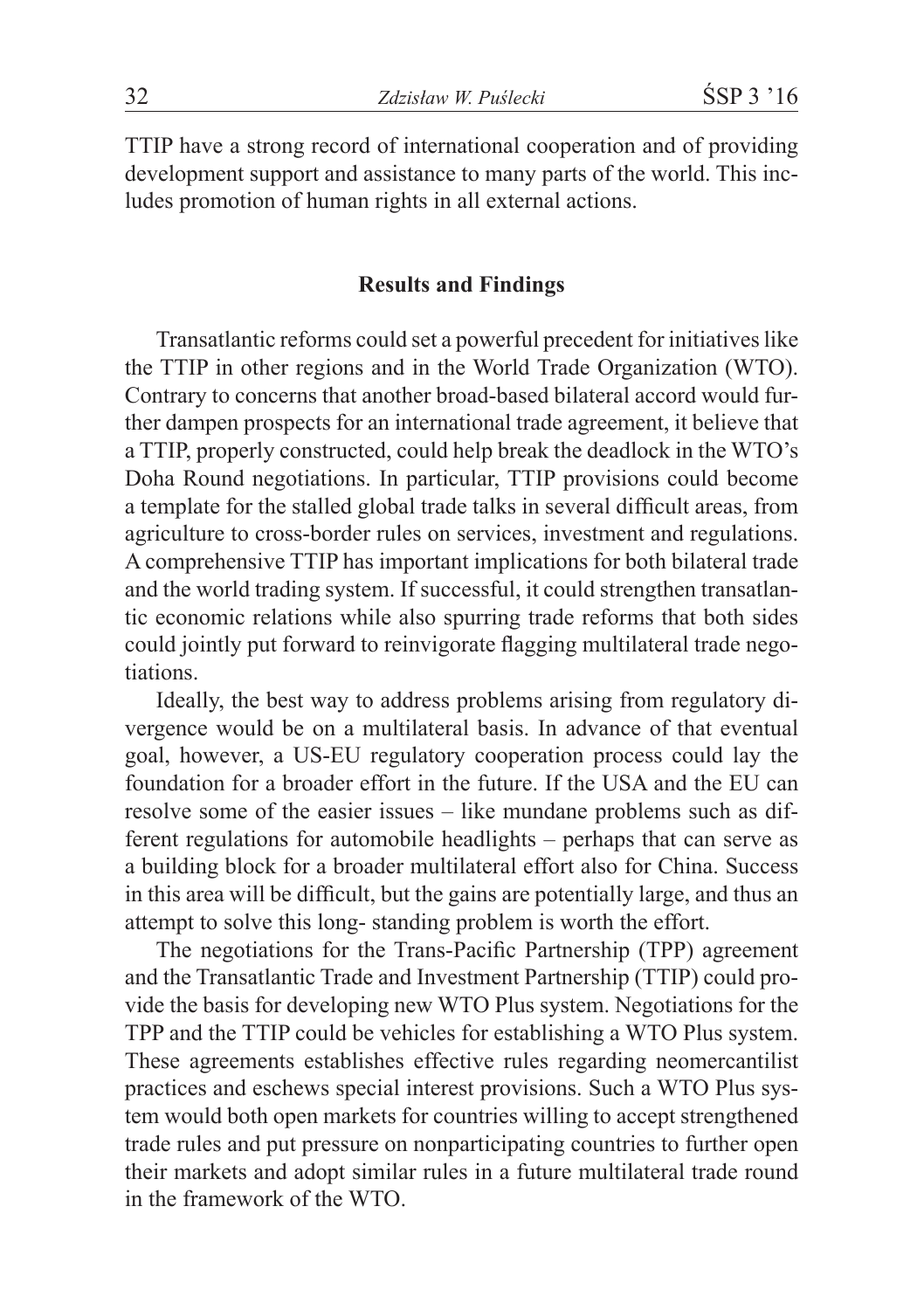It must be emphasizes that in the new WTO, the diverse membership must find common ground on new areas of negotiation. The process of this negotiations must begin with domestic adjustment and development trade policies, and continue by harnessing all the available incentives, from TTIP to aid-for-trade, and by new forms of cooperation between developed, developing, and emerging countries like China. The economic incentives for multilateral trade liberalization remain strong, and the new international economy of more broadly shared economic power represents a major victory for its success in the framework of the WTO multilateral tarde system, but the power in the WTO has symbolic character.

With or without further trade agreements like TTIP, services will be more traded and trade policies will have to adjust to changes in the organisation of global value change. The question raised is whether the West also USA and EU will see China's rise as an opportunity for cooperation or for conflict. Economic growth is generally more preferable in China to military and extensive expansion. With new investments, a country can transform its position through industrial expansion at home and sustain it through international trade. China is especially sensitive to the advantages of intensive growth and will not wish to disrupt essential economic arrangements that have been crucial to her success.

The former two effects include mostly static from international trade in goods, services and factors of production, while the latter entails dynamic growth effects. Significant static and dynamic efficiency gains, especially for China, could be reaped through further multilateral trade liberalization while global welfare gains from regional agreements like TTIP are much more limited due to trade diversion. Trade diversion leads to discrimination against third countries. As a result, there might arise a feeling of unfair treatment culminating in anti-liberalism tendencies or even an aversion to the Western economic order. While fostering multilateral trade liberalisation has proved difficult in the recent past and regional arrangements have been frequent, the former should remain priority due these larger benefits and despite the practical challenges of seeing through such reforms in a multipolar world. This results are based on the partial multilateral trade liberalization scenario based on multilateral cuts in tariffs (50%) and transaction cost (25%) realative to basline.

It must be emphasizes that United States and EU deepen their ties to each other, must keep their eyes on the prize and work with emerging powers, democracies and non-democracies alike, to fashion a new rules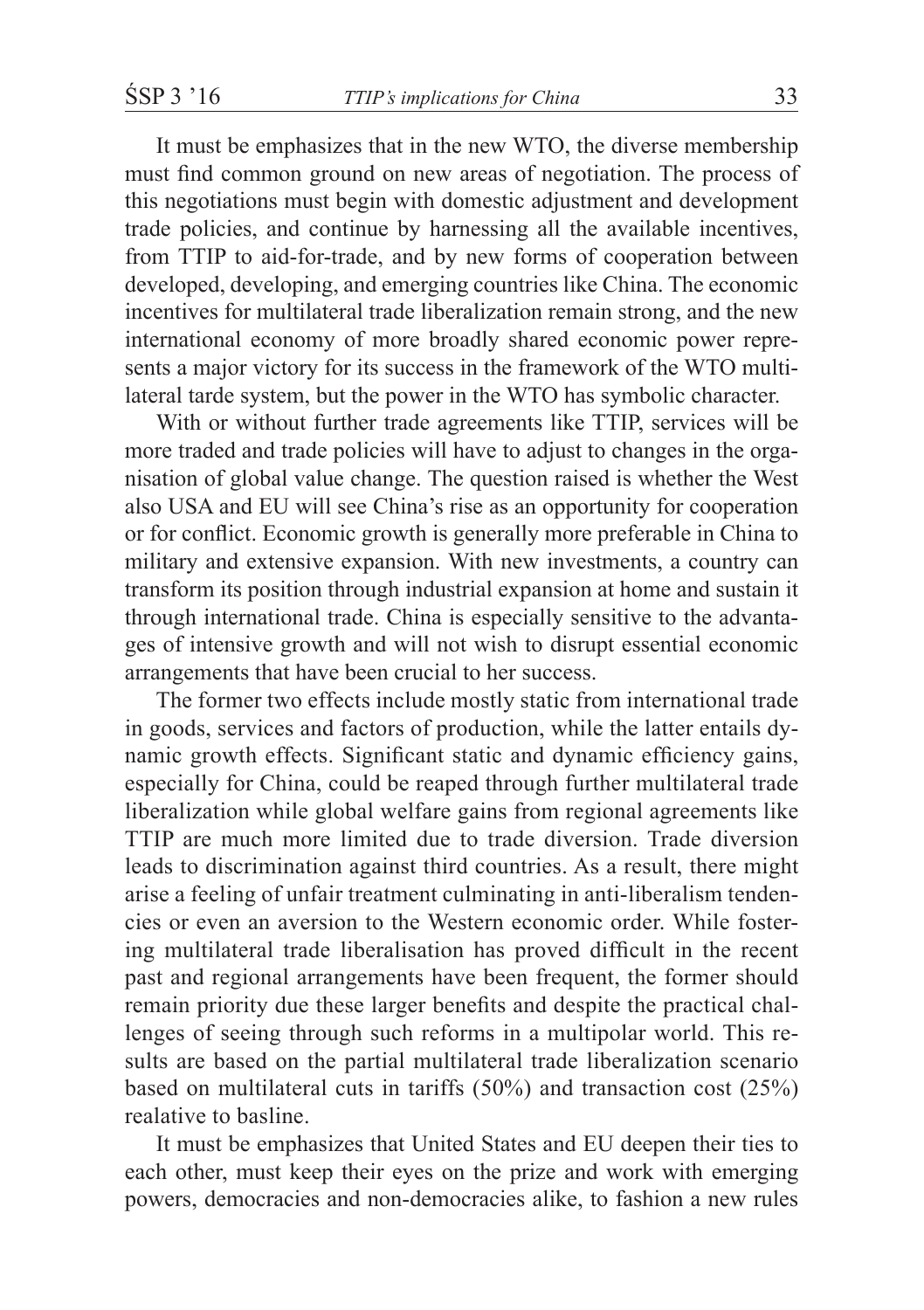based system for the twenty-first century. The challenge ahed is helping to extend that accomplishment to the rest of the world. TTIP initiative comes at the right time. Now benefits of doing business with the emerging markets have declined and transaction costs have increased. The financial crisis has led to high unemployments rates and high public debts on both sides of the Atlantic. New impulses for growth are needed to improve prospects for employment, growth and welfare.

TTIP could spur growth, translate into millions of new jobs in the United States and Europe, and improve both earnings and competitiveness for many companies, particulary small and medium-sized enterprises on both sides of Atlantic. However the benefits would not be only to the United States and the EU. They would spread out worldwide. TTIP is open and encourages third countries to join. As a result, the TTIP would become the core of a new global trading system where the rule setters are once again the most advanced economies. In the long run, all countries could benefit from more prosperity in the transatlantic area. That is why TTIP should become a success, not a failure.

### **Conclusion**

The need for firms to organize their supply chains across different countries has led to a demand for regional agreements like TTIP that cover more than preferential tariffs. The harmonization of standards and rules on investment, intellectual property and services has become a standard part of new trade agreements. The differences among firms involved in trade are also important for the future development. The picture that arises from the trade is that even if many firms are indirectly involved in trade-related activities, only relatively few are exporting or importing and these firms tend to be larger and more productive than others. Such firms also have a role in technology advancement and the diffusion of knowhow through supply chains.

Curerent trends in world economy and global politics provide evidence that emerging markets like China have now arrived to the world economy at last, bringing with it new patterns of uneven development, inequality and injustice. Its newly confident elites, now fully engaged in global circuits of trade, investment and finance, and in global governance too, appear to have left behind their previous role. It is clear that the emerging economies like China, has sufferd less and recoverd more quickly.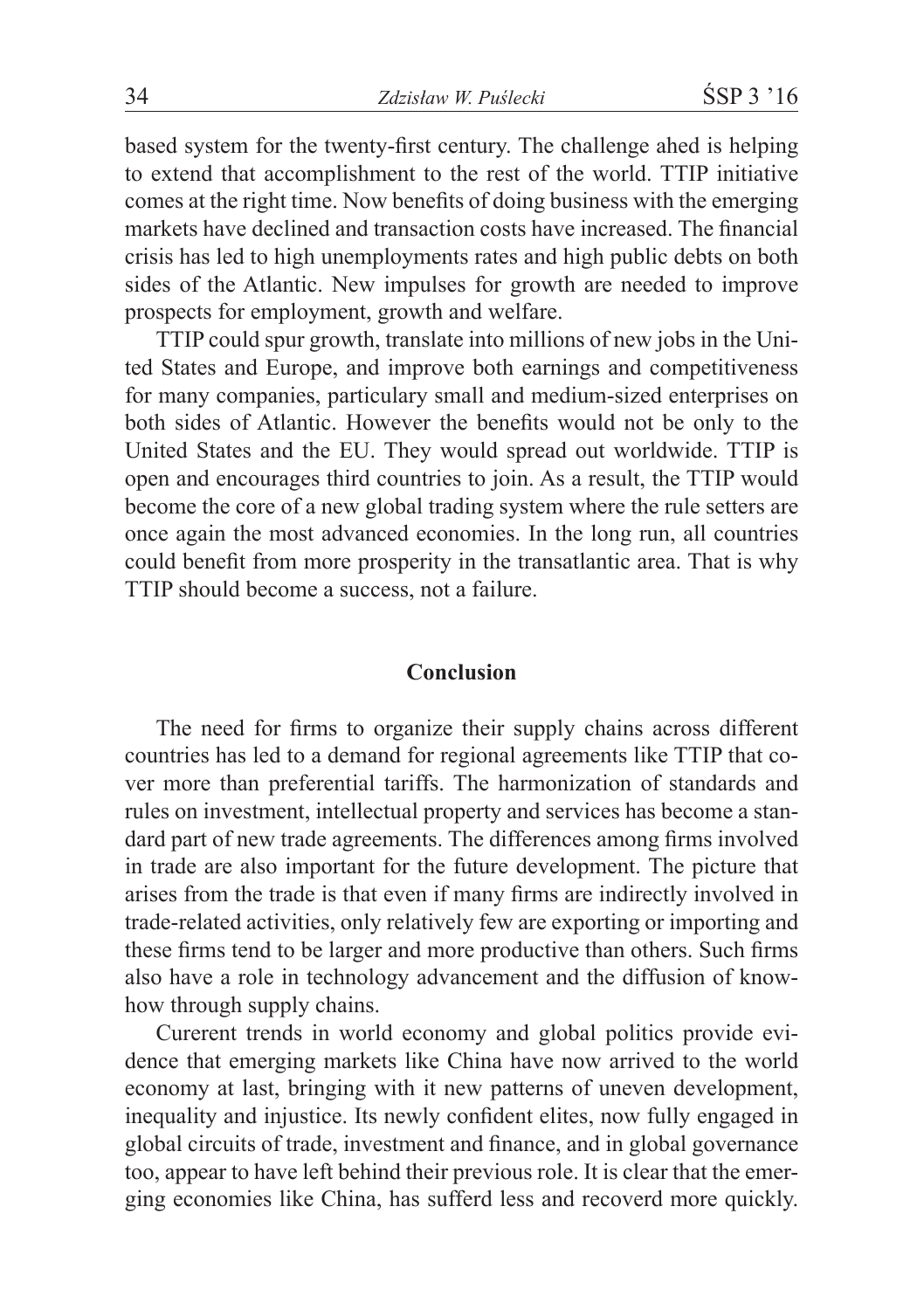In addition, it now seems that the patterns of political impact not in the sense of immediate crisis measures but of long-term very big shifs may be equally significant and unexpected.

The trade policy plays a key role in the maintenance of both economic and political liberalization. The prominence of rent seeking in a country can have far-reaching implication for its economic development. Especially in transitional countries, rent seeking takes scarce resource out of productive areas in the economy, using them to promote and perpetuate further rents. United States and the EU are each other's most important trade partners. Both regions have similar cost and production structures, similar levels in economic development, deep political relations and strong cultural similarities. Therefore the reduction of trade frictions could help to reallocate more efficiency production factors especially capital firms and their production sites and to make use of comparative advantages, economies of scale and joint research activities to develop new technologies. However it should be stressed that free trade in itself is not responsible for economic growth, but more significant are the determining macroeconomic stability and increasing investment.

If TTIP succeeds, the partners would intend to follow with effort to conform all these agreements in trade coverege and rules of origin, in particular to reduce distortions and generalize the benefits. A TTIP, complementing NATO and the other longstanding political and alliance links between USA and EU, will be the foundation for strengthened "Atlantic Basin" that can confidently turn to the Pacific, the Middle East or other challenges in the decades ahead. That will be the strategic significance of TTIP. It is important underline that no two group of nations have closer ongoing collaboration on security, intelligence and political matters that the NATO partners of Europe and North America. The United States and Europe are able to take decisive steps forward at a time when solidarity between them is greatly needed to revitalize their own economies, to reinforce their cooperation and to play a collective leadership role in promoting their values on the global world.

#### **Bibliography**

*Agreement on Technical Barriers to Trade* (1994), 15 April 1994, WTO Agreement, Annex 1A, Results of the Uruguay Round of Multilateral Trade Negotiations, The Legal Texts.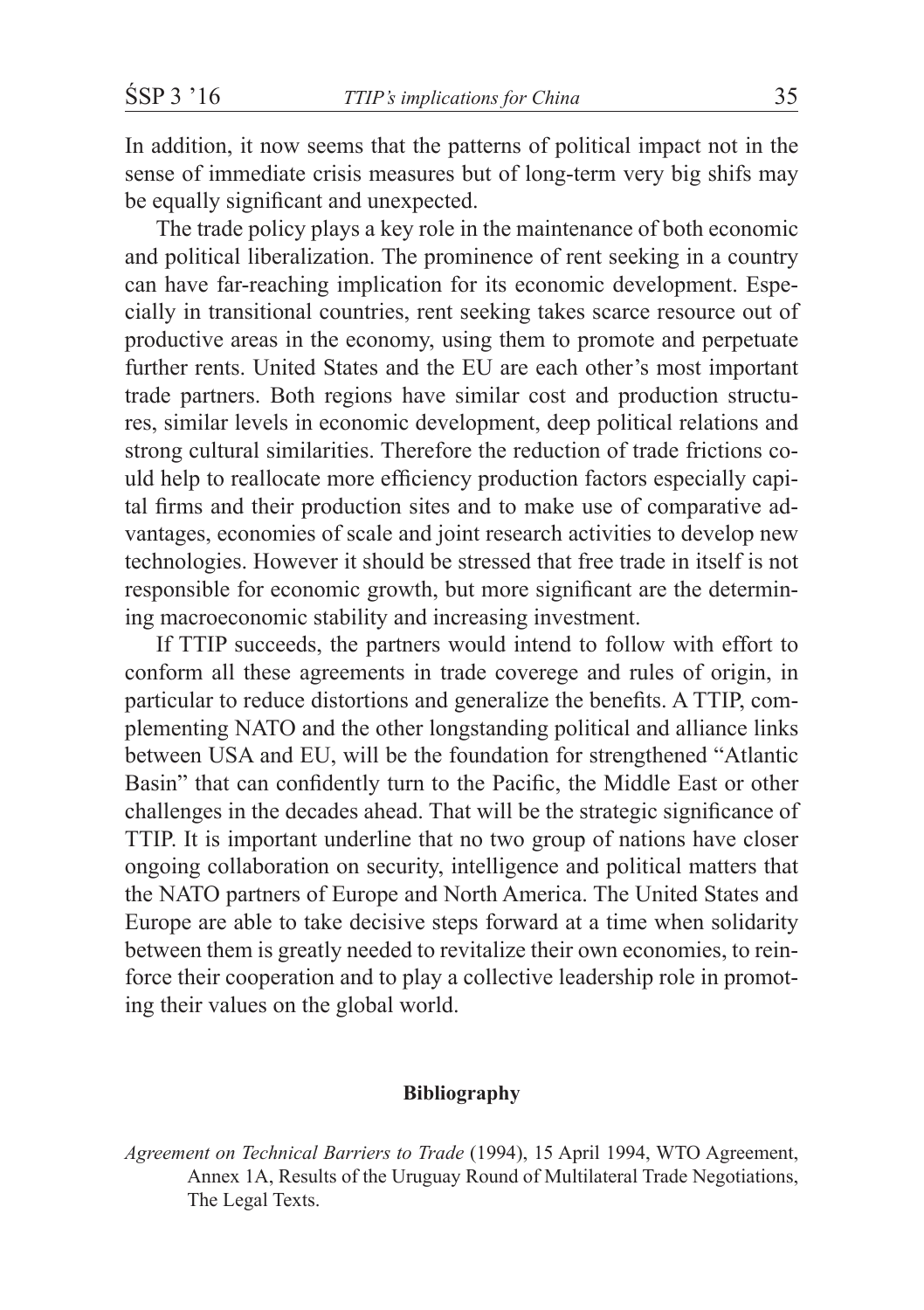- *Agreement on the Application of Sanitary and Phytosanitary Measures* (1994), 15 April 1994, WTO Agreement, Annex 1A, Results of the Uruguay Round of Multilateral Trade Negotiations, The Legal Texts.
- Berden K. G., Francois J., Thelle M., Wymenga P., Tamminen S. (2009), *Non-tariff measures in EU-US trade and investment – an economic analysis*, ECORYS Nederland BV, Rotterdam.
- Braconier H., Nicoletti G., Westmore B. (2014), *Policy Challenges for the Next 50 Years*, OECD Economic Policy Paper, July 2014, no. 9, Authorised for publication by Jean-Luc Schneidr, Deputy Director, Policy Studies Branch, Economic Department OECD, Better Policies for Better Lives, OECD Economic Policy Papers No 9.
- Buongiorno J., Rougieux P., Barkaoui A, Zhu S., Harou P. (2014), *Potential impact of a Transatlantic Trade and Investment Partnership on the global forest sector*, Department of Forest Economics, Swedish University of Agricultural Sciences, Umeå, Published by Elsevier GmbH, "Journal of Forest Economics", no. 20, pp. 252–266**.**

*China FDI rises strongly in January, outlook bright* (2011), "Reuters", Feb. 17.

- *China is richer, but most Chinese are still poor* (2011), "Fortune", Feb. 17.
- *China Passes Japan as Second-Largest Economy* (2010), "New York Times", August 15.
- *China Statistical Yearbook* (2010)*.*
- *China Surges in Americans' Views of Top World Economy* (2011), "Gallup's annual WorldAffairs survey", Feb., http://www.china-mike.com/facts-about-china/ economy-investment-business-statistics/, 11.10.2013.
- *China vows tougher punishments for copyright piracy* (2011), "Reuters", Jan. 10.
- *China's Currency Reserves Rise to Record, Domestic Lending Exceeds Target* (2011), "Bloomberg", Jan. 11.
- *China's customs office, the Federation of German Wholesale and Foreign Trade* (2010), "New York Times", Jan. 10.
- *CIA – The World Factbook, China* (2006), www.cia.gov/cia/.
- *CIA World Fact Book* (2011), www.cia.gov/cia/.
- Ciuriak D., Lapham B., Wolfe R., Collins-Williams T., Curtis J. M. (2011), *Firms in International Trade: Towards a New Trade Policy*, November, Department of Commerce, U.S.-Mexico High Level Regulatory Cooperation Council, http:// trade.gov/hlrcc/, 15.11.2013.
- Doherty A. N., Lu F. V. (2013), *China: Spectacular Growth and Inequality*, "Journal of Business and Economics", March, vol. 4, no. 3, pp. 195–201.
- Egan M. (2003), *Constructing a European Market*, Oxford University Press, New York.
- Egger P., Pfaffermayr M. (2011), *Structural estimation of gravity models with pathdependent market entry*, CEPR Discussion Paper no. DP8458, Available from: SSRN, http://www.ssrn.com/abstract=1889961.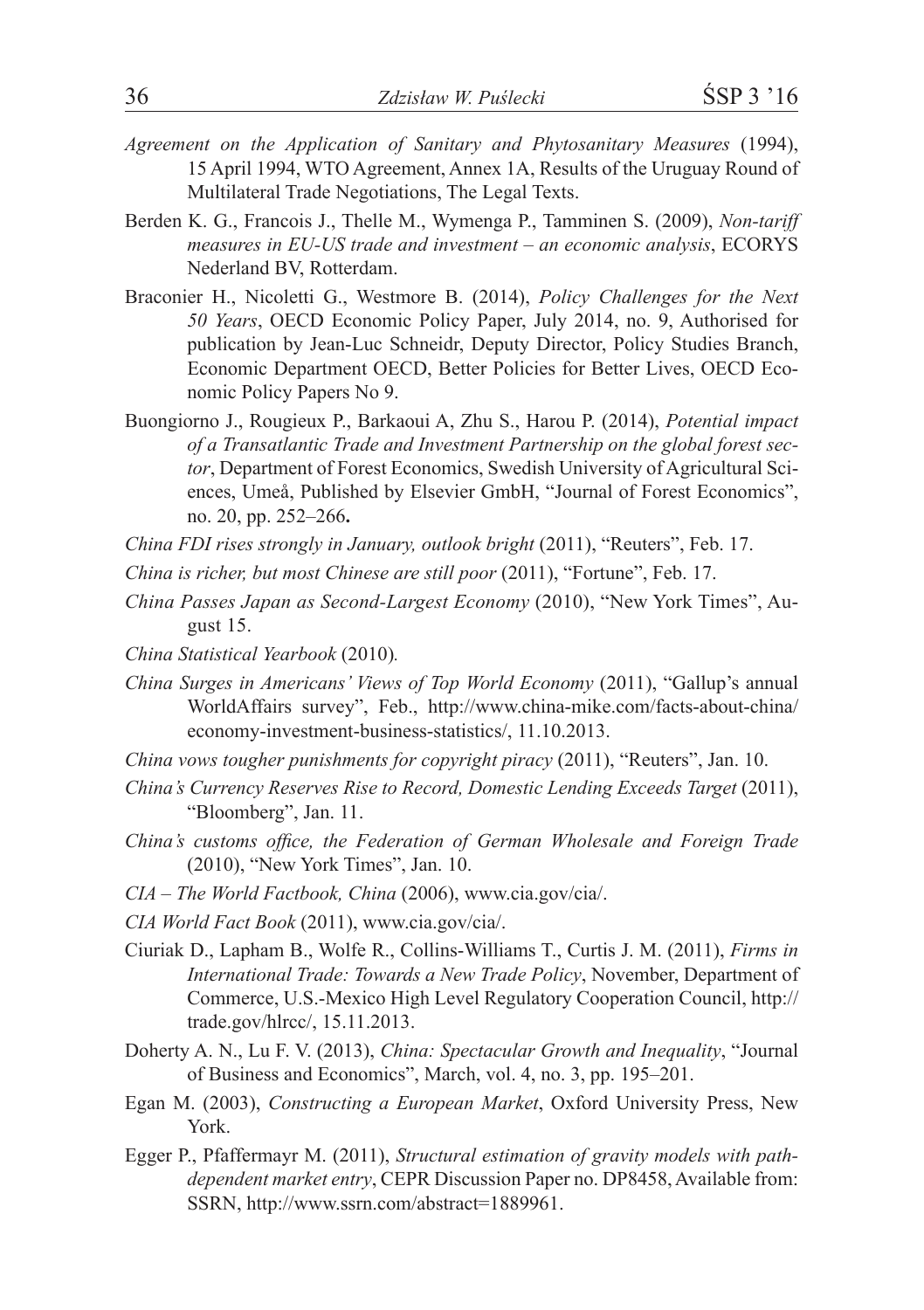- *Facts about China: Economy & GDP 2011–2012*, http://www.china-mike.com/factsabout-china/economy-investment-business-statistics/, 11.10.2013.
- Felbermayr G., Heid B., Lehwald S. (2013a), *Transatlantic Trade and Investment Partnership (TTIP) who benefits from a free trade deal? Part 1: Macroeconomic effects*, http://issuu.com/bertelsmannfoundation/docs/ttip-ged, 17.06.2013.
- Felbermayr G., Larch M., Flach L., Yalcin E., Benz S. (2013b), *Dimensionen und Auswirkungen eines Freihandelsabkommens zwischen der EU und den USA*, Studie im Auftrag des Bundesministeriums für Wirtschaft und Technologie, München, http://www.cesifo-group.de/portal/page/portal/DocBaseService/ studien/ifoAH2013TAFTAEndbericht.pdf.
- Final Report, High Level Working Group on Jobs and Growth (11 February 2013), http://www.ustr.gov/.
- Francois J., Manchin M., Norberg H., Pindyuk O., Tomberger P. (2013), *Reducing transatlantic barriers to trade and investment – an economic assessment*, Center For Economic Policy Research, London, http://trade.ec.europa.eu/doclib/docs/2013/march/tradoc150737.pdf.
- *Gallup's annual World Affairs survey* (2011), "China Surges in Americans' Views of Top World Economy", Feb.
- Hamilton D. S. (2014), *TTIP's Geostrategic Implications*, in: *The Geopolitics of TTIP Repositioning the Transatlantic Relationship fo Changing World*, ed. D. S. Hamilton, Centre for Trnsatlantic Relations, Paul H. Nitze School of Advanced International Studies, John Hopkins University, Washington DC.
- Heilmann S., Schmidt D. H. (2014), *China's Foreign Political and Economic Relations. A Unconventional Global Power*, Rowman&Littlefield, Lanham, Maryland, USA.
- HLWG (2013), *Final report of the high level working group on jobs and growth*, http://trade.ec.europa.eu/ doclib/docs/2013/february/tradoc150519.pdf.
- *In China, Even Crooks Get Ripped Off* (2011), China facts: Weird & Oddbal.
- *In China, Tentative Steps Toward Global Currency* (2011), "New York Times", Feb. 10.
- Jackson R. J. (2013), *Global Politics in the 21st Century*, Cambridge University Press, New York.
- Johnson A., Olaberria E. (2014), *Long-term Patterns of Specialisation and Trade*, OECD Economic Department Working Papers forthcoming OECD Publishing Paris.
- Kawase T. (2006), *Safeguard Under the WTO Regime Realities and Problems*, "Research & Review", http://www.rieti.go.jp, Jan. 8.
- Krist W. (2013), *Globalization and America's Trade Agreements*, John Hopkins University Press, Baltimore.
- Kupchan Ch. A. (2014), *Parsing TTIP's Geopolitical Implications*, in: *The Geopolitics of TTIP Repositioning the Transatlantic Relationship fo Changing World*, ed. D. S. Hamilton, Centre for Trnsatlantic Relations, Paul H. Nitze School of Advanced International Studies, John Hopkins University, Washington DC.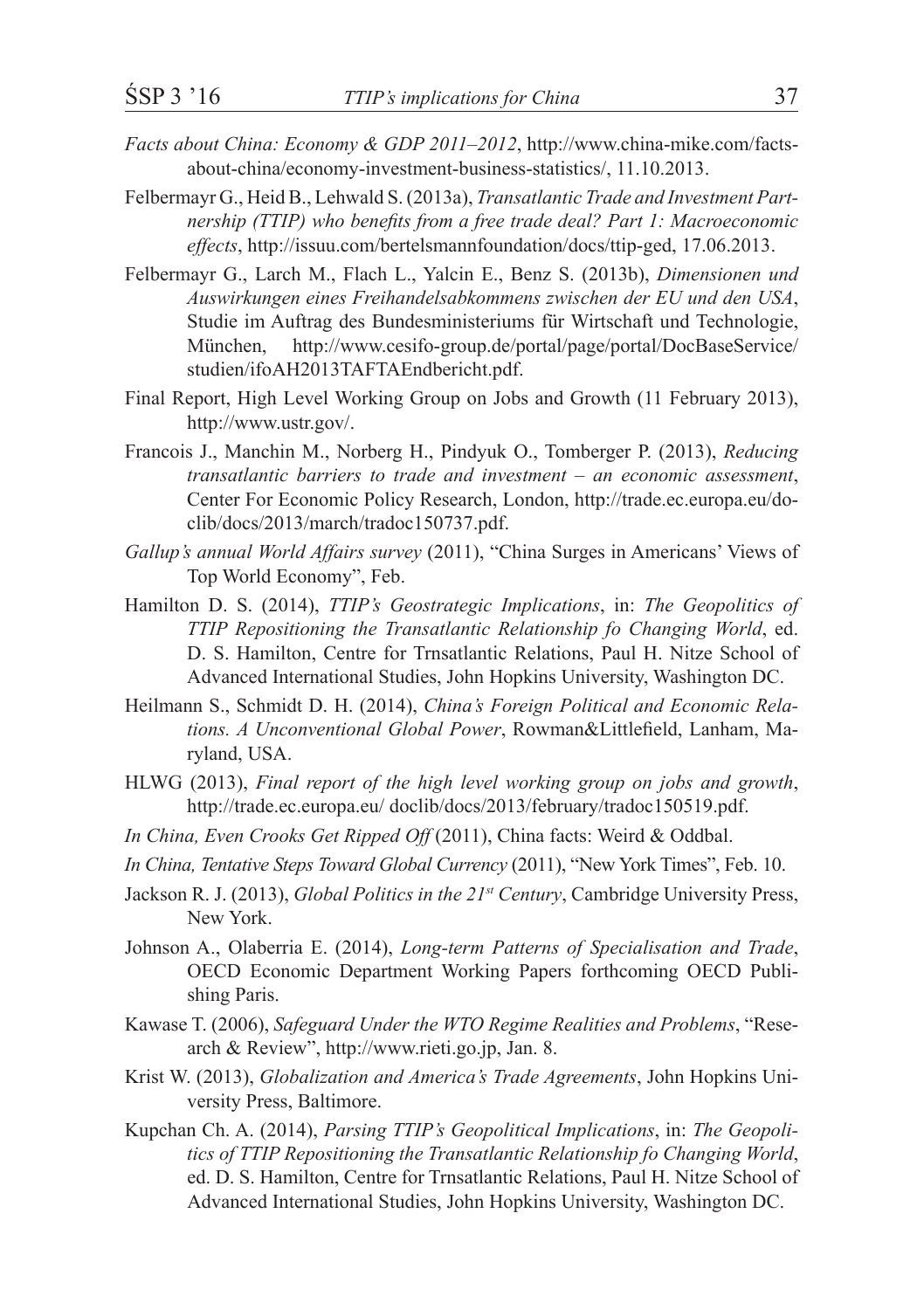- LaFleur R. (2010), *China: Asia in Focus*, http://www.china-mike.com/facts-aboutchina/economy-investment-business-statistics/, 11.10.2013.
- Lamy P. (2013), *Putting Geopolitics Back at the Trade Table*, speech at the IISS-Oberoi Discussion Forum in Delhi (29 January 2013), http://www.wto.org/ english/news  $e$ /sppl $264$  e.htm, 15.11.2013.
- Lester S., Barbee I. (2013), *The Challenge of Cooperation: Regulatory Trade Barriers in the Transatlantic Trade and Investment Partnership*, "Journal of International Economic Law", vol. 16, Issue 4, pp. 847–867.
- *McDonald's*, "The Economist", http://www.china-mike.com/facts-about-china/economy-investment-business-statistics/, 11.10.2013.
- *North American Free Trade Agreement Technical Working Group on Pesticides Five-Year Strategy 2008–2013: Maintaining Progress'* (2013), http://www.hc-sc. gc.ca/cps-spc/pubs/pest/\_corp-plan/nafta-alena-strat-plan/index-eng.php#toc, 15.11.2013.
- OECD (2005), *The benefits of liberalising product markets and reducing barriers to international trade and investment: the case of the United States and the European Union*, OECD economics department working paper no. 432, http:// search.oecd.org/officialdocuments/displaydocumentpdf/?doclanguage= en&cote=ECO/WKP%282005%2919.
- Proposed Agenda, WT/ DSB/W/513, 23 September, 2013. In the Hormones case, the USA and EU reached a temporary solution, but the underlying issues have not been resolved. See 'USTR Announces Agreement With European Union In Beef Hormones Dispute', http://www.ustr.gov/about-us/press-office/ press-releases/2009/may/ustr-announces-agreement-european-union-beefhormones-, 15.11.2013.
- Prusa T.J., Teh R. (2010), *Protection Reduction and Diversion: PTAs and the Incidence of antidumping Disputes*, "NBER Working Papers", no. 16276, National Bureau of Economic Research, Inc.
- *Rediff Business online* (2010), November, http://www.china-mike.com/facts-aboutchina/economy-investment-business-statistics/, 11.10.2013.
- Regulation (EU) 126/2012 of 14 February 2012 amending Regulation (EC) no. 889/2008, http://www.fas.usda.gov/organ ictrade/Agreement.pdf, 15.11.2013.
- Reuvid J. (2008). *Business Insights – China*, Kogan Page, London and Philadelphia.
- Ries Ch. (2014), *The Strategic Significance of TTIP*, in: *The Geopolitics of TTIP Repositioning the Transatlantic Relationship fo Changing World*, ed. D. S. Hamilton, Centre for Trnsatlantic Relations, Paul H. Nitze School of Advanced International Studies, John Hopkins University, Washington DC.
- Straubhaar T. (2014), *TTIP's Don't Lose Momentum!*, in: *The Geopolitics of TTIP Repositioning the Transatlantic Relationship fo Changing World*, ed. D. S. Hamilton, Centre for Trnsatlantic Relations, Paul H. Nitze School of Advanced International Studies, John Hopkins University, Washington DC.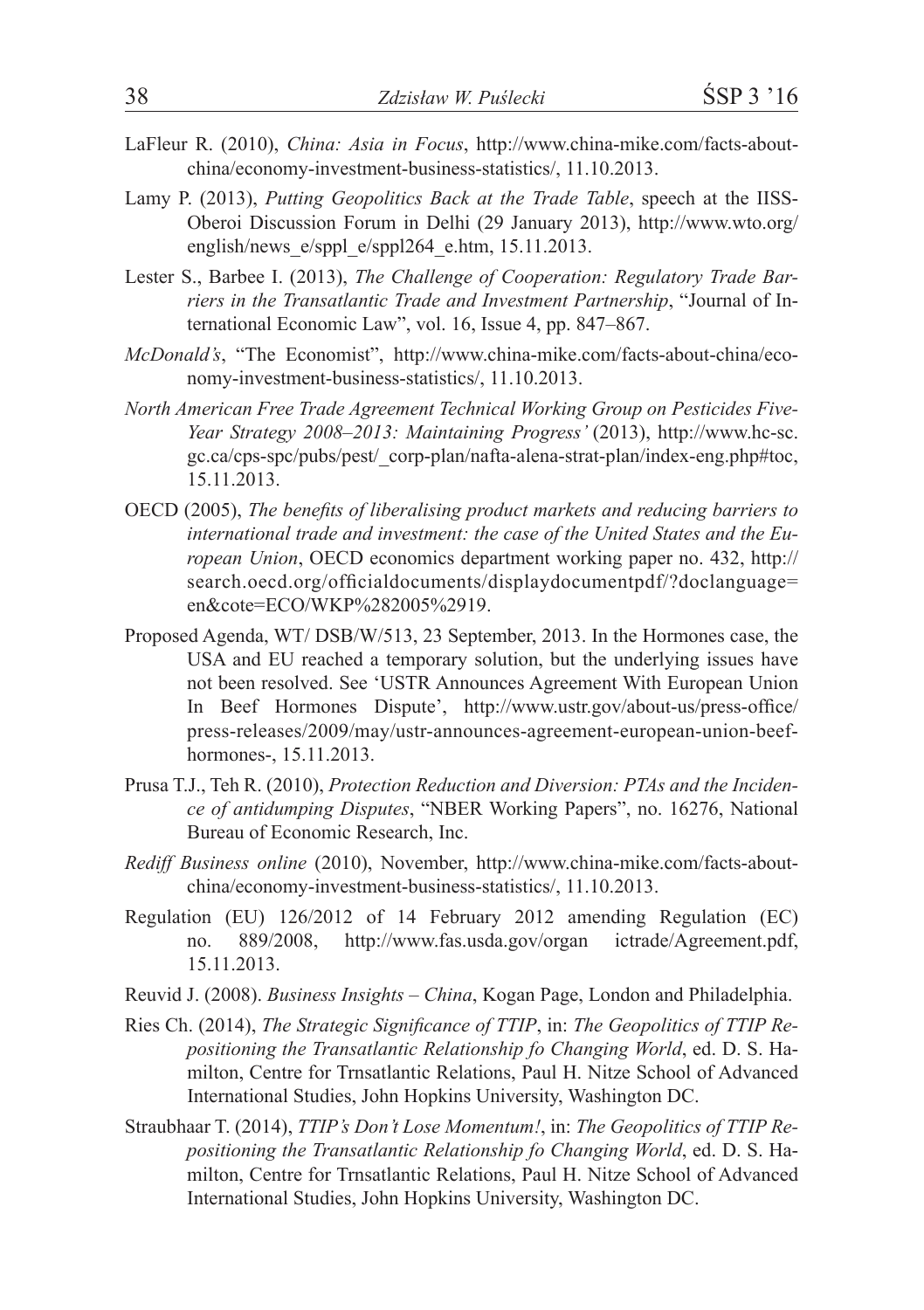- 
- Tammen R. J, Kugler J., Lemke D., Stam A., Abdollahian M., Al-Sharabati C., Efird B., Organski A. F. K. (2000), *Power Transition*, Chatham House, New York.
- The Transatlantic Trade and Investment Partnership (2013), *Why Does it Matter?*, OECD, 13 February 2013, http://www.oecd.org/trade/TTIP.pdf, 15.11.2013.
- The World Factbook (2010), Nov. 9.
- *Top 10 largest economies in 2020* (2010), "Euromonitor International", July 7, http:// www.china-mike.com/facts-about-china/economy-investment-business-statistics/, 11.10.2013.
- *Trade Cross-cutting disciplines and Institutional provisions'* (2013), The European Commission makes reference to just such a formal body, http://trade.ec.europa.eu/doclib/docs/2013/july/tradoc\_151622.pdf, 15.11.2013.
- *Trading Places* (2010), "The Economist", August 24.
- UNCTAD, http://www.china-mike.com/facts-about-china/economy-investment-business-statistics/, 11.10.2013.
- *United Nations report* (2010), July.
- USTR Press Release (2012), *New United States-Israel Telecommunications Agreement Eases Way for U.S. Exports*', 15 October 2012, http://www.ustr.gov/ about-us/press-office/press-releases/2012/october/us-israel-telecomm-moueases-way-for-exports, 15.11.2013.
- Watson K. W., James S. (2013), *Regulatory Protectionism: A Hidden Threat to Free Trade*, Policy Analysis 723, 9 April 2013, http://www.cato.org/publications/policy-analysis/regulatory-protectionism-hidden-threat-free-trade, 15.11.2013.
- WT/TPR/OV/W/7 (2013), *Trade Policy Review Body*, Report to the TPRB from the Director-General on Trade-Related Development (Mid-October 2012 to mid-May 2013), 5 July 2013 (13-3559), Page: 1/72.
- WTO (2013), *Understanding the WTO: principles of the trading system*, World Trade Organization, http://www.wto.org/english/thewtoe/whatise/tife/fact2.
- WTO News Item (2013), *Members continue to discuss "good practices" for technical regulations*, 17–20 June 2013, http://www.wto.org/english/news\_e/news13\_e/ tbt\_17jun13\_e.htm, 15.11.2013.

### **Implikacje TTIP dla Chin**

### **Streszczenie**

W niniejszym artykule Autor koncentruje się na analizie implikacji Transatlantyckiego Partnerstwa Handlowego i Inwestycjnego (TTIP) dla Chin. W ostatnim czasie w związku z negocjacjami w sprawie owego TTIP między USA a Unią Europejską, podkreślano, że rozmowy te mają doprowadzić do redukcji barier regulacyjnych, a to z kolei miało doprowadzić do istotnych korzyści ekonomicznych. W niniejszym ar